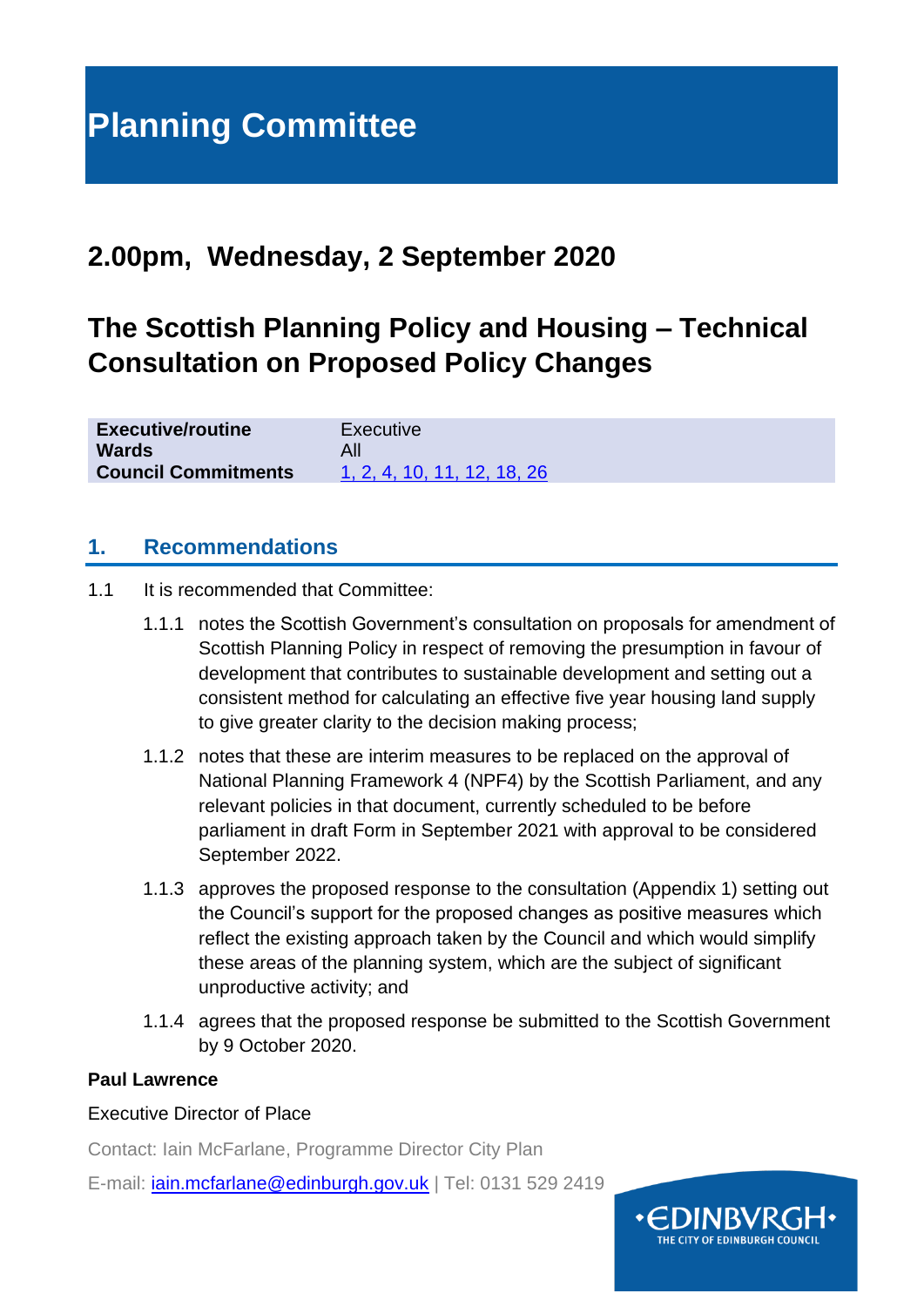# **Report**

## **The Scottish Planning Policy and Housing – Technical Consultation on Proposed Policy Changes**

#### **2. Executive Summary**

- 2.1 The purpose of this report is to seek approval for a supportive response to the Scottish Government's consultation on proposed interim amendments to Scottish Planning Policy 2014 (SPP) in relation to planning for housing. The consultation proposes removing the existing presumption in favour of 'development that contributes to sustainable development', and by prescribing how the effective five year housing land supply should be calculated. The changes would apply in the interim period ahead of the approval of NPPF4) expected in 2022.
- 2.2 This is in response to the impact of the Covid-19 crisis on development plan cycles. The Scottish Government considers that this will lead to development plans going out of date due to delays to replacement plans. It is also in response to a recent Court of Session decision on the 'tilted balance' in favour of the presumption in favour of development that contributes to sustainable development as interpreted from policy and judgements in England. The Scottish Government considers that both the prospect of delay and the court decision undermine the plan-led system, the latter in ways not intended in the policies of SPP.

#### **3. Background**

- 3.1 Local authorities have to prepare Local Development Plans (LDP) for their areas and keep them up to date. LDPs should not be older than five years.
- 3.2 Local authorities also have to maintain an effective five year housing land supply at all times, releasing land or granting planning permission as necessary to do so. There is no current standardised method for calculating a five-year housing land supply and this is a consideration often disputed in planning applications and appeals.
- 3.3 SPP has a presumption in favour of development that contributes to sustainable development where either a development plan is over five years old or there is not an effective five year housing land supply. It includes a list of criteria in respect of sustainability. This presumption and legal interpretations in favour of this being the key material planning consideration o are sometimes referred to as a 'tilted balance.'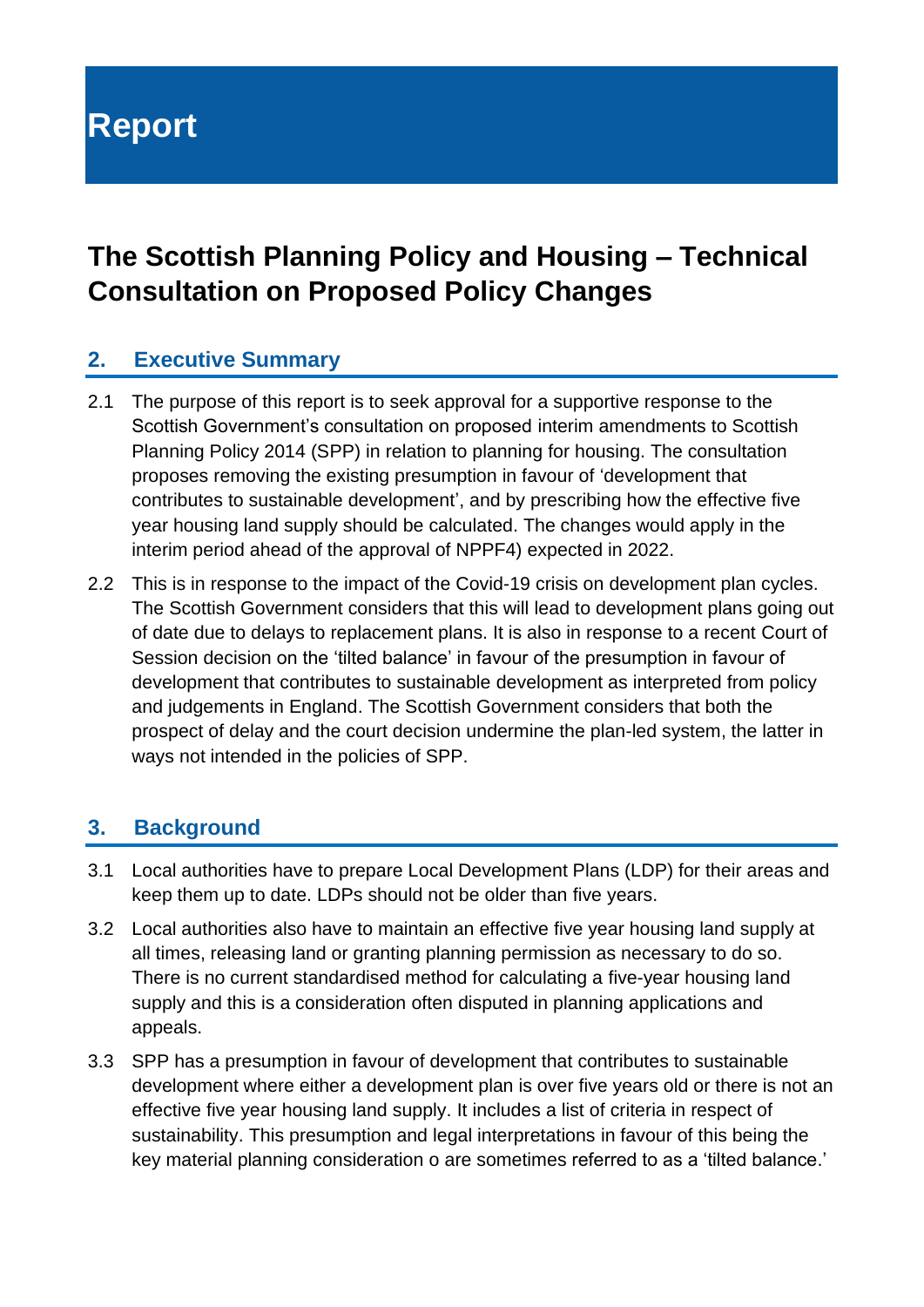- 3.4 The outcome of these considerations can mean that planning applications for housing are made on land not allocated for housing, where either the development plan is more than five years old or there is disagreement that a five year effective housing land supply is in place. If not granted by the planning authority, such applications can be appealed to the Scottish Ministers and have often been granted under the presumption.
- 3.5 Scottish Ministers consider that the impact of the Covid-19 crisis and the Court of Session judgement could undermine the plan-led system and therefore seek to change SPP on an interim basis to protect the plan-led system. That would not prevent decisions being taken contrary to the development plan if the decision maker is of the view that there are material considerations which outweigh the provisions of the development plan, which could include the effectiveness of the housing land supply and the sustainability of the development proposed.

#### **4. Main report**

- 4.1 The Scottish Government is consulting on proposed interim amendments to SPP 2014 in relation to planning for housing. The changes would apply in the interim period ahead of the adoption of NPPF4 expected in 2022.
- 4.2 The Scottish Government considers that the current Covid-19 pandemic has affected planning authorities' abilities to review development plan cycles within the necessary five-year time frame and that it is also affecting housing development delivery programmes and the completion rates of new homes.
- 4.3 The Scottish Government also considers that a recent Court of Session decision on the case of Gladman Developments vs Scottish Ministers on a housing development on a non-allocated site in Inverclyde has shown that the policy wording of SPP in respect of these matters needs clarification, as the Court of Session interpretation of SPP was not what was intended by Scottish Government.
- 4.4 The policy objectives of the proposed changes are to:
	- 4.4.1 support a plan-led approach to decision making, maintaining the legal status of the development plan as the basis for decisions;
	- 4.4.2 remove the presumption in favour of development that contributes to sustainable development as it has the potential for conflict with a plan led approach;
	- 4.4.3 provide a clearer basis for decisions on planning applications on nonallocated sites where there is a shortfall in the effective land supply; and
	- 4.4.4 clarify what is meant by a five-year effective land supply in particular, preventing sites from being excluded from the effective land supply solely on the basis of programming assumptions.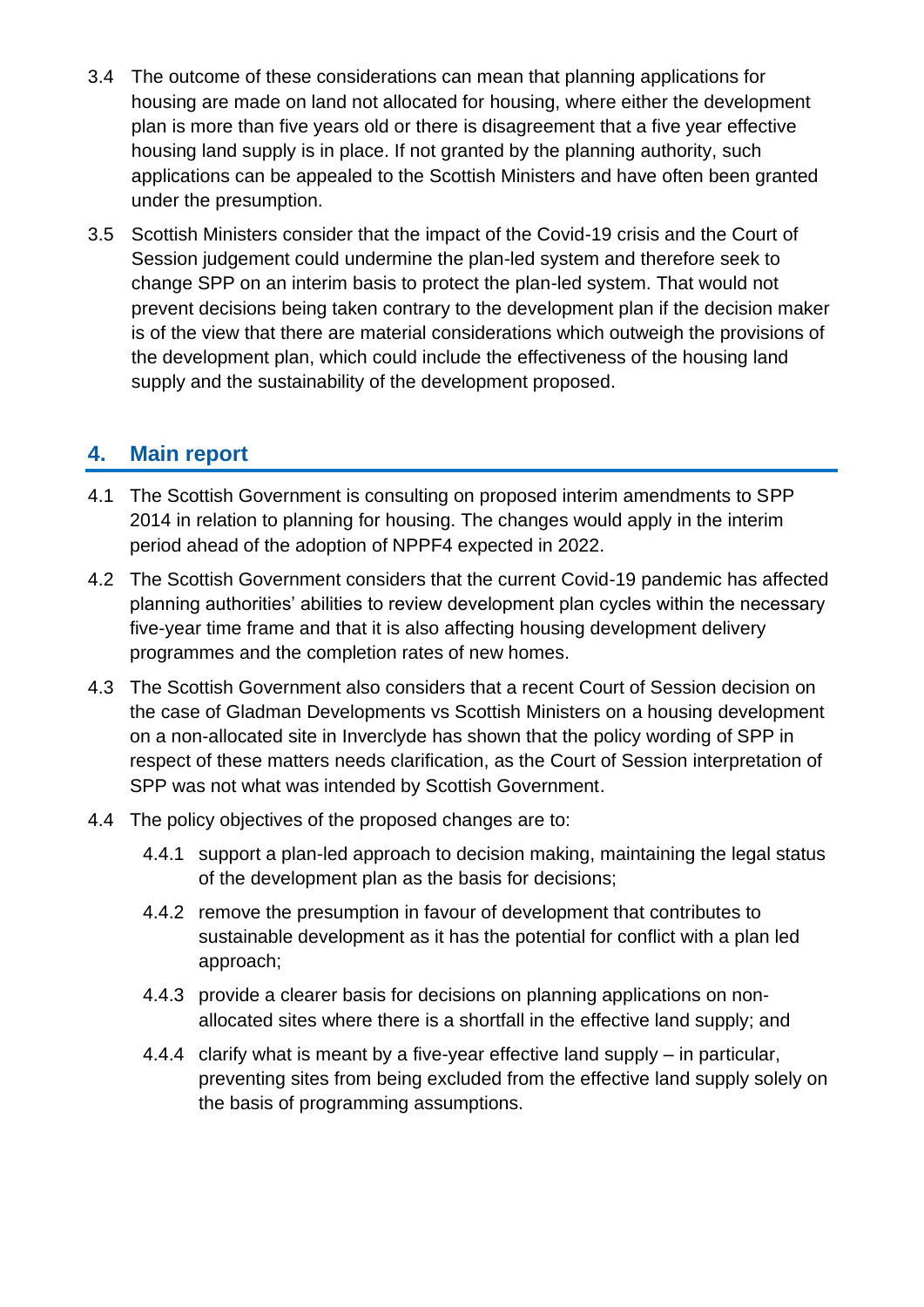#### **Presumption in favour of development that contributes to sustainable development**

- 4.5 The presumption in favour of development that contributes to sustainable development is to be removed from SPP and paragraphs 32 and 33 are to be proposed to be removed in their entirety.
	- 4.5.1 Paragraph 32: *"…..For proposals that do not accord with up-to-date development plans, the primacy of the plan is maintained and this SPP and the presumption in favour of development that contributes to sustainable development will be material considerations."*
	- 4.5.2 Paragraph 33: *"Where relevant policies in a development plan are out-of-date or the plan does not contain policies relevant to the proposal, then the presumption in favour of development that contributes to sustainable development will be a significant material consideration….."*
	- 4.5.3 For clarity, it is not proposed in the consultation to remove the criteria in SPP of what constitutes sustainable development and the need for sustainability. What is proposed to be removed is that where there is not an effective five year housing land supply then any development which meets all of those criteria should have a presumption in favour, over and above any other material considerations.
- 4.6 These changes have significant implications for City of Edinburgh Council's Housing Land Requirements and Housing Supply Targets, which were set by SESplan Strategic Development Plan 1 (SDP1) and its supplementary guidance. As SDP1 is now over five years old, it is regarded as out of date. When dealing with the recent called-in planning application at the Garden District, the Reporter's opinion was that the policies relating to housing land requirements were out of date and as such, paragraph 33 of SPP was engaged – the presumption in favour of sustainable development. The Reporter considered that in the absence of an up to date SDP there were no housing targets to refer to and that therefore it must be assumed that there was a shortfall in the housing land supply. No reason was given for that assumption nor any attempt made to offer a housing target based on informed considerations. The Reporter's opinion on this was the basis of the Ministers' decision that planning permission in principle should be granted, subject to the conclusion of a Section 75 agreement.
- 4.7 There is a likelihood that that this opinion would be cited in support of applications on other non-allocated sites prior to the adoption of City Plan 2030.
- 4.8 The removal of the presumption would reduce the risk of successful appeals on green belt sites based upon the development plan being out of date.
- 4.9 In this consultation the Scottish Government recognises that an impact of the Covid-19 pandemic is that more development plans are likely to exceed five years age. The government is clear that it does not want that to undermine the plan led system at a time when the effectiveness of the housing industry in delivering new homes may well be compromised by other impacts of the pandemic on the economy and in particular, on employment and the mortgage market. It is considered to be an appropriate, temporary response to the circumstances of the time.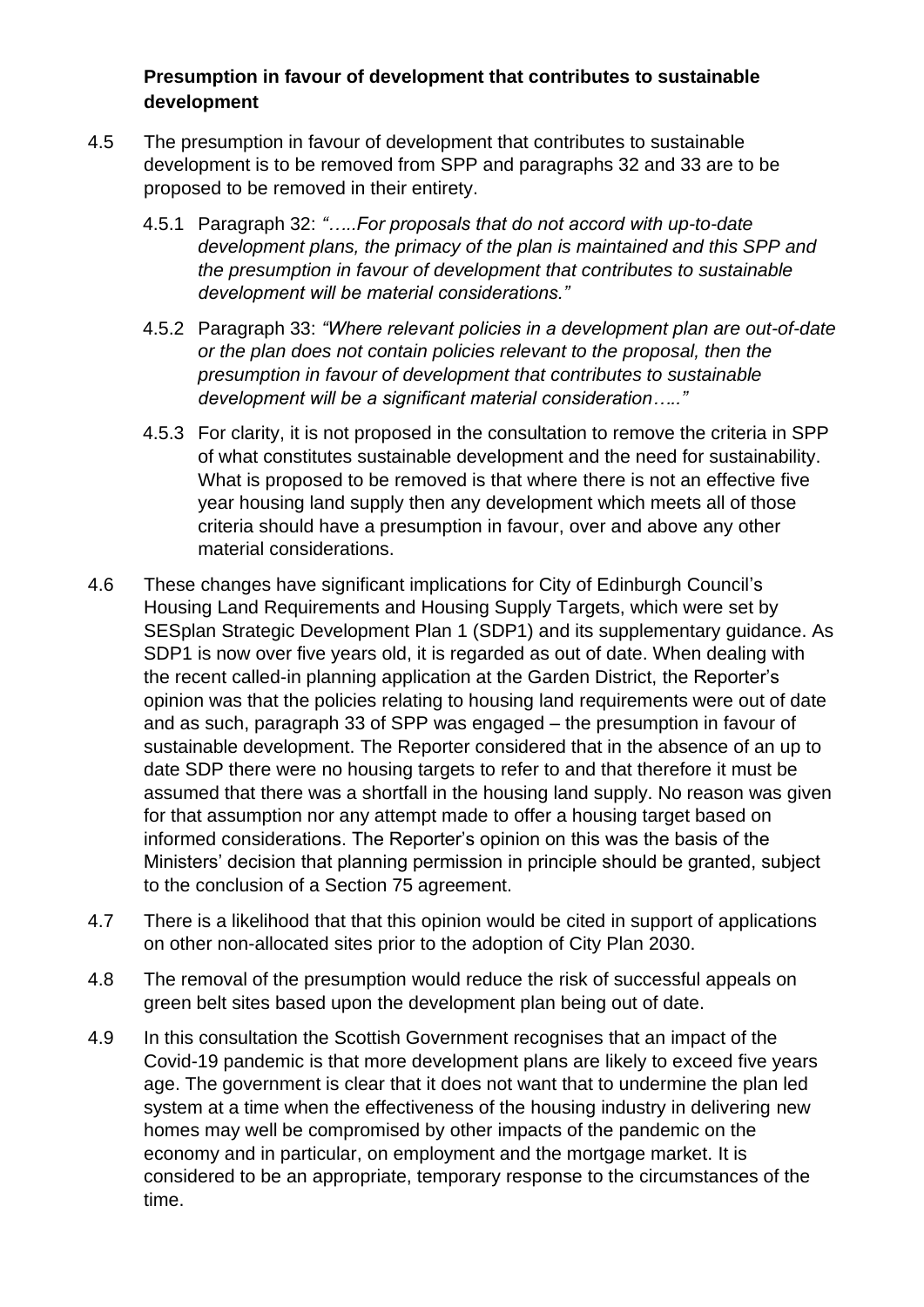#### **Definition of effective land supply**

- 4.10 The Scottish Government proposes to amend the paragraph of SPP that deals with requirement to maintain a five-year supply of effective land and also to amend the definition of effective land supply in the SPP glossary.
- 4.11 At present, many local authorities (and Scottish Government reporters), define the effective land supply as the number of homes programmed for completion over the next five years. There is a sentence in the planning advice note that deals with housing land audits (PAN2/2010) that gives support to this. The Planning Advice Note (PAN) is to be withdrawn on the finalisation of the new interim policy.
- 4.12 These proposed changes to SPP would do the following:
	- 4.12.1 explicitly state that housing sites should not be excluded from the effective housing land supply solely due to programming assumptions included in the Housing Land Audit;
	- 4.12.2 give a clear definition of the effective land supply as "sites that they are capable of being, free of technical constraints including: ownership (i.e. a willing seller), physical constraints, contamination, deficit funding, infrastructure or land use within the period under consideration in normal economic circumstances." (i.e. the effective nature of a site is not tied to the number of completions programmed over the next five years);
	- 4.12.3 explicitly state how the five-year effective land supply should be calculated – at present there is no such definition. The proposed calculation sets a target for the five-year effective supply as five times the average annual target from the development plan. Importantly, this calculation does not increase the target should delivery of homes be below target in some years; and
	- 4.12.4 allow decision makers to determine the weight to afford a shortfall in the effective land supply according to the facts and circumstances of each case and the contribution a proposal would make to addressing the shortfall.
- 4.13 The effect of these changes would be to reduce the significant level of resources which are taken up in application and appeal debates on the status of the effective housing land supply and remove unproductive work from the planning system, albeit on an interim basis. This would allow for greater clarity for decision makers in considering this factor in all proposals for housing development on non-allocated housing sites. The focus of decision making can then relate more strongly to the appropriateness or otherwise of the proposal, including its sustainability credentials.

#### **Consideration of the proposed changes**

4.14 The proposed changes would not remove the requirement for a decision maker to consider the questions of the sustainability of an application proposal or how it relates to an assessment of the effective five-year housing land supply. Rather they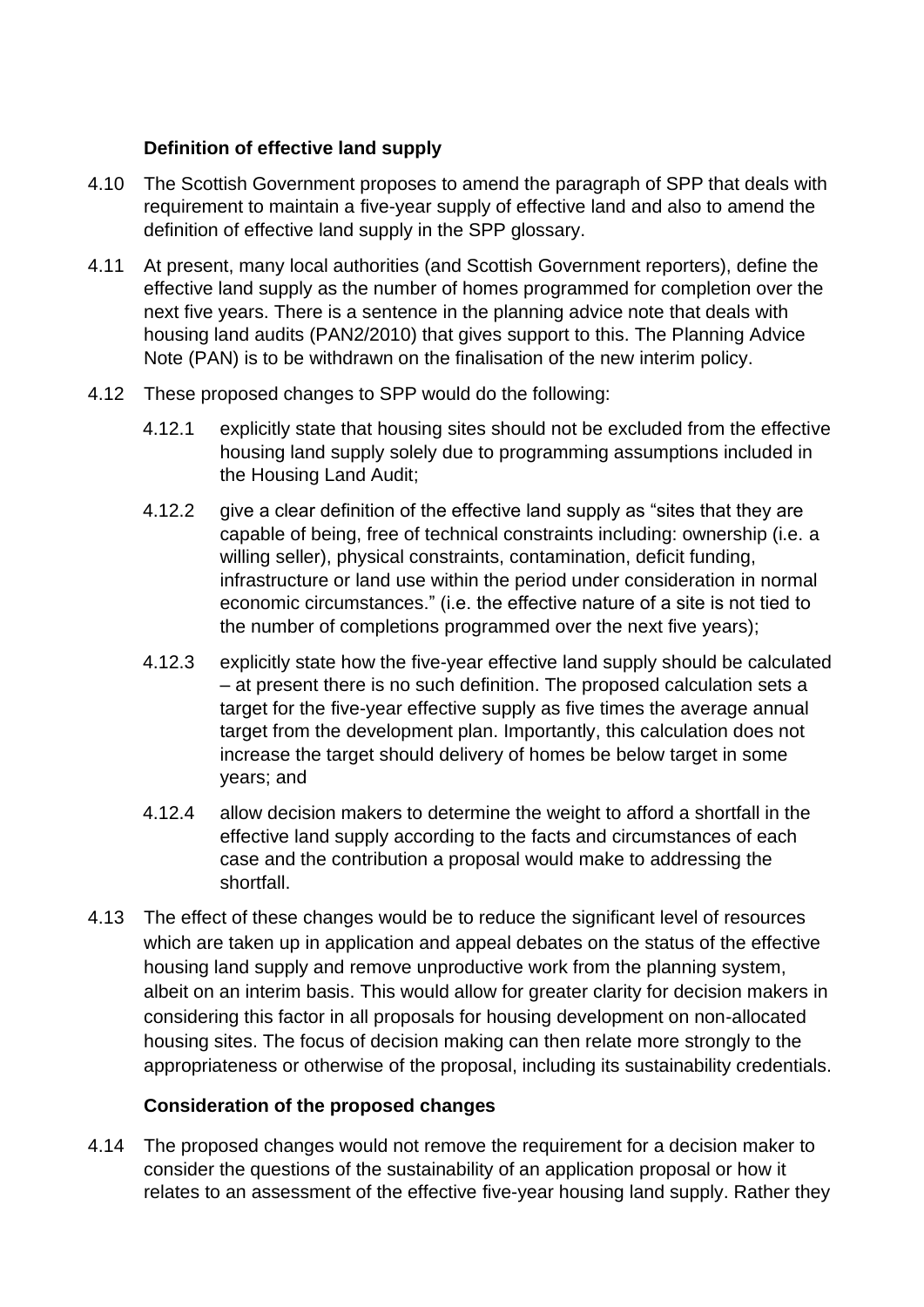would simplify the assessment of both factors and allow for greater clarity in giving weight to them.

- 4.15 Decisions made on the basis of the presumption in favour of development that contributes to sustainable development in the case of development plans being over five years old or where a case has been accepted that there is a shortfall in the effective five year housing land supply have been justified on the grounds that the sites will make an early contribution to the housing land supply. However, the evidence of such decisions and their timescales for on-site completions does not support that justification, as set out in table 1 of Appendix 1.
- 4.16 It is therefore considered that the presumption does not serve effectively to provide for more housing completions and is a crude and ineffective measure. Indeed this, and the debates over the effectiveness of a land supply, can detract from the delivery of new homes on allocated sites by diverting resources elsewhere whilst also undermining the confidence of communities in the plan-led process and the infrastructure provisions that come with it.
- 4.17 At the time of writing the proposed changes have been supported informally by Heads of Planning Scotland on its blog and it is expected that formal support will be given.
- 4.18 The social media responses of many in the development industry have been critical and it is likely the case that this will follow through to formal industry responses.
- 4.19 It is proposed that the Council support the proposed changes to SPP for the reasons given above and as cited by the Scottish Government. They accord with the forward thinking practices of the Council. Support for the plan-led system is also critical to allow effective, cumulative assessments and provision of supporting infrastructure to come forward.
- 4.20 The proposed response set out in Appendix 1 of this report gives further detail of the reasoning for support for the proposed changes.

#### **5. Next Steps**

5.1 Subject to approval of the proposed response this will be submitted to the Scottish Government as the Council's formal response on this consultation. Officers will continue to promote these principles to the Government, including through any postconsultation process which follows.

#### **6. Financial impact**

6.1 This report has no direct financial impacts. There is the potential for resource pressures on the Council's Planning and other Services to lessen where there the plan-led system is robustly supported by Scottish Government policy, including SPP.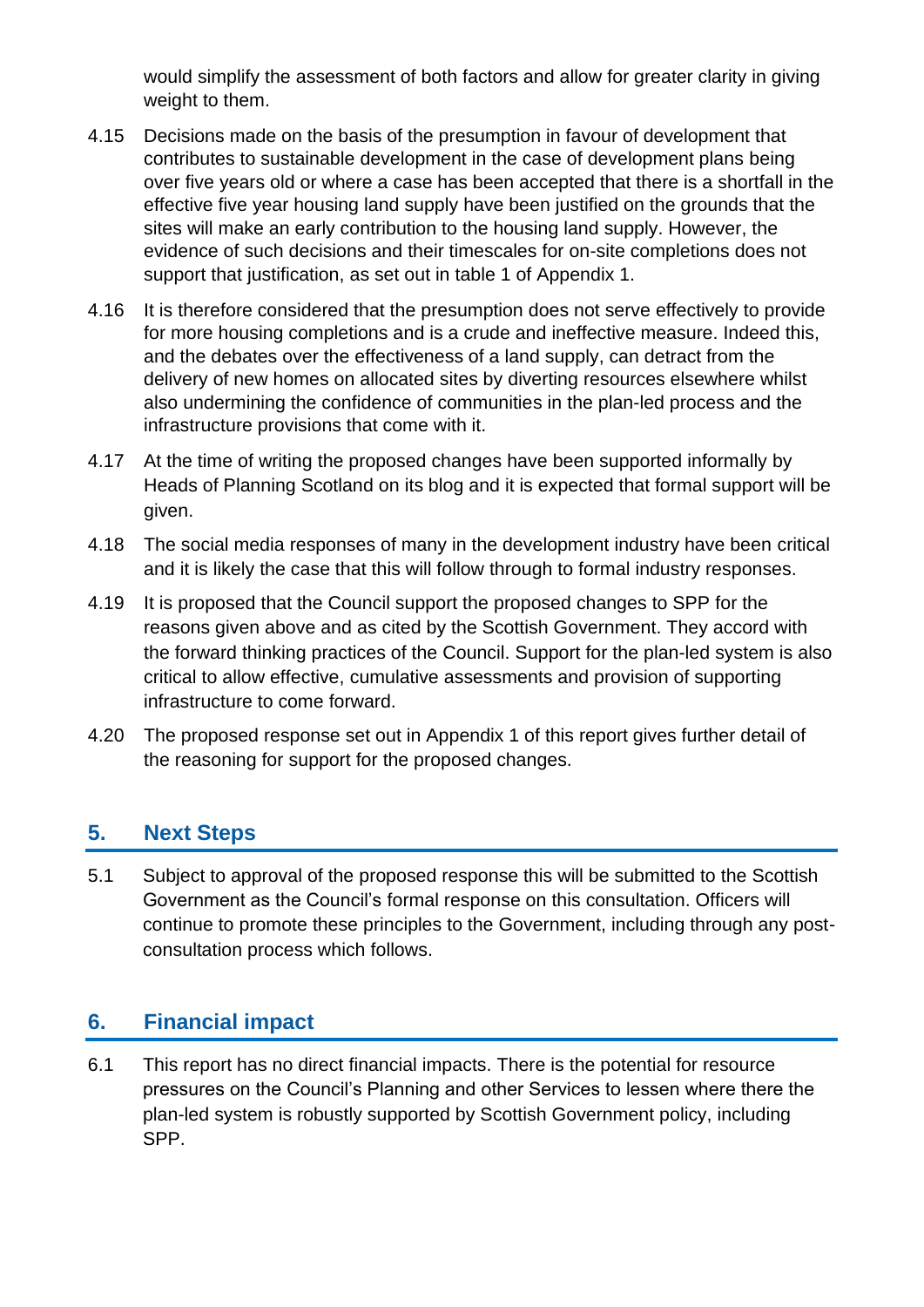#### **7. Stakeholder/Community Impact**

- 7.1 Support for the plan-led system means greater certainty for communities, Councils and the development industry that development should happen where the plan allocates land for the relevant purposes.
- 7.2 The Scottish Government's proposals are clearly set out and communicated, allowing communities to give their views alongside those of the development sector.
- 7.3 There are no direct sustainability impacts arising from this report. The Scottish Government continues to emphasise the sustainable development policies of SPP.
- 7.4 Any required assessment of impacts would be addressed by the Scottish Government.

#### **8. Background reading/external references**

8.1 Court of Session – [Gladman Developments vs Scottish Ministers](https://www.scotcourts.gov.uk/docs/default-source/cos-general-docs/pdf-docs-for-opinions/2020csih28.pdf?sfvrsn=0)

### **9. Appendices**

- 9.1 Appendix 1 draft Response to the Scottish Planning Policy and Housing Technical Consultation on Proposed Policy Changes.
- 9.2 Appendix 2 Scottish Planning Policy and Housing Technical Consultation on Proposed Policy Changes [https://consult.gov.scot/planning-architecture/proposed](https://consult.gov.scot/planning-architecture/proposed-policy-amendments/)[policy-amendments/](https://consult.gov.scot/planning-architecture/proposed-policy-amendments/)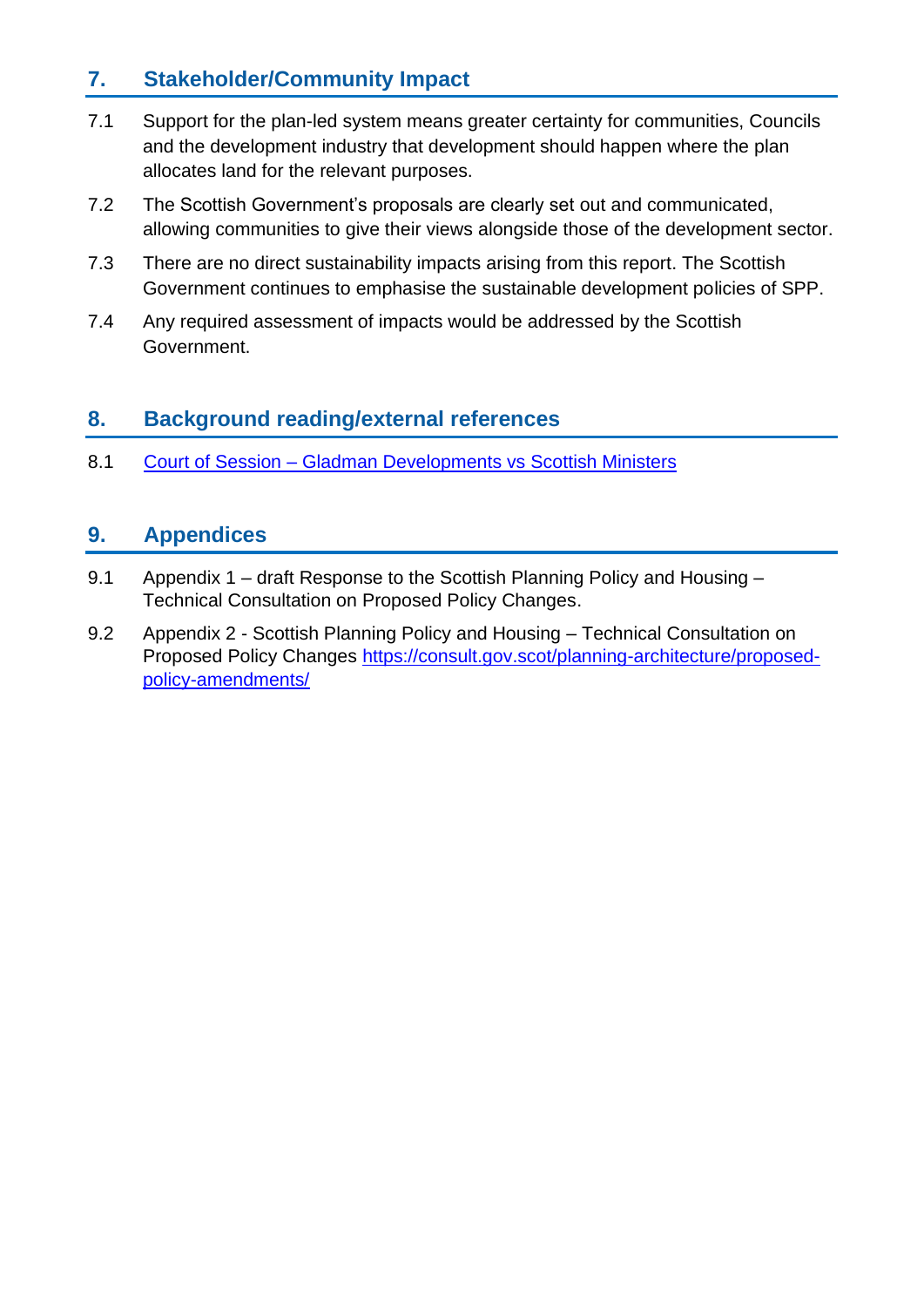#### **Appendix 1**

#### **Response to the Consultation.**

#### **Question 1: What is your view on our proposal to remove 'the presumption' from the SPP, through the changes set out?**

City of Edinburgh Council agrees with the proposed change. As stated in the consultation document, it is likely that a number of development plans will not be reviewed to the five-year timescale and the presumption in favour of development which contributes to sustainable development would likely lead to further rounds of 'planning by appeal' and undermine spatial strategies in emerging (delayed) development plans.

In doing this it would undermine the levels of certainty which all parties, and particularly communities, can gain from the plan-led system. It would also mitigate against the potential for sporadic and piecemeal development which damages the ability of local authorities and communities to understand and plan for the long term shaping of their communities, including cumulative infrastructure requirements.

The experience of City of Edinburgh Council and many other local authorities is that use of the presumption in decisions has not led to quick and effective contribution to the housing land supply, in that where decisions have been made against the spatial strategy and allocations of a development plan, there has generally been a considerable time lag, often two to three years before those sites have commenced, with further time before contributing completions. It would be helpful if the Scottish Government can publish collated countrywide statistics which evidence how effective that part of the policy have been as part of the consideration of the consultation.

The proposed change would reinforce the plan-led system, continue to support sustainability criteria and continue to allow decisions contrary to the development plan to be made where the weight of material planning considerations leads the decision maker to that conclusion.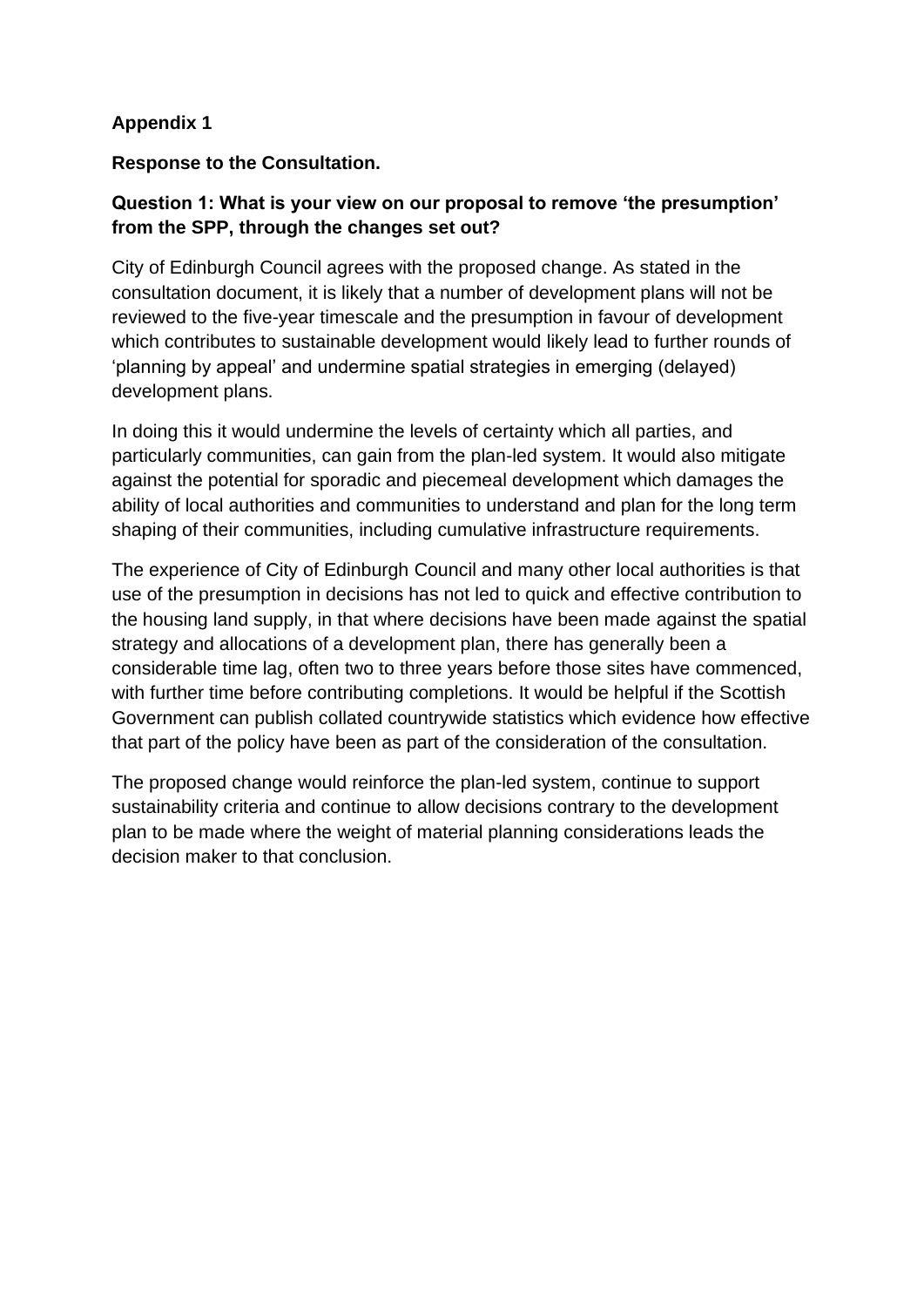#### **Question 2: What is your view on the proposed changes set out and our aim of clarifying the definition of the five-year effective housing land supply to reflect the currently exceptional market circumstances?**

A clear definition of the effective land supply has been absent from current SPP and has led to confusion, debate and disagreement between parties. The clear need for such a definition was identified in the independent review of the planning system.

Clarity of definition would be a significant benefit regardless of the current exceptional circumstances, which illustrate that under the current, widely used definition, the likely slowdown in house building due to economic, employment and mortgage market issues as well as general levels of uncertainty would lead to a shortage in completions compared to targets and therefore theoretical land supply shortfalls across the whole of Scotland. It is an unfortunate outcome of the current system that a planning authority can provide generous allocations of land but, having limited control of the delivery of homes on the ground, have to consider providing more land when the market cannot provide the homes required.

The absence of a defined method has led to considerable conflict in the planning system, with applications for development on non-allocated sites absorbing significant planning authority resource which could otherwise be directed to assisting with the better delivery of plan-led allocations on a strategic, planned, place making basis.

Therefore the principle of the change is welcomed as a means of helping to take unproductive work out of the planning system and promote a more collaborative culture for faster and more effective delivery of plan-led development along with cumulative infrastructure requirements.

**Question 3: What is your view on the proposed changes to paragraph 125, including:**

**(a) the proposed calculation to establish the scale of the five-year effective land supply in relation to alternatives and;**

#### **(b) the proposed approach to assessing proposals where a shortfall emerges**?

a) Giving a clear, simple definition of the how the calculation is to be carried out is to be welcomed as it will remove uncertainty and resource intensive processes which rarely assist with effective delivery of homes.

The proposed method is sensible and appropriate as an interim measure to cover the situation of older development plans which may have experienced delivery shortfalls early on. However, going forward, new development plans should be seeking to meet need and demand for housing in full and planning authorities should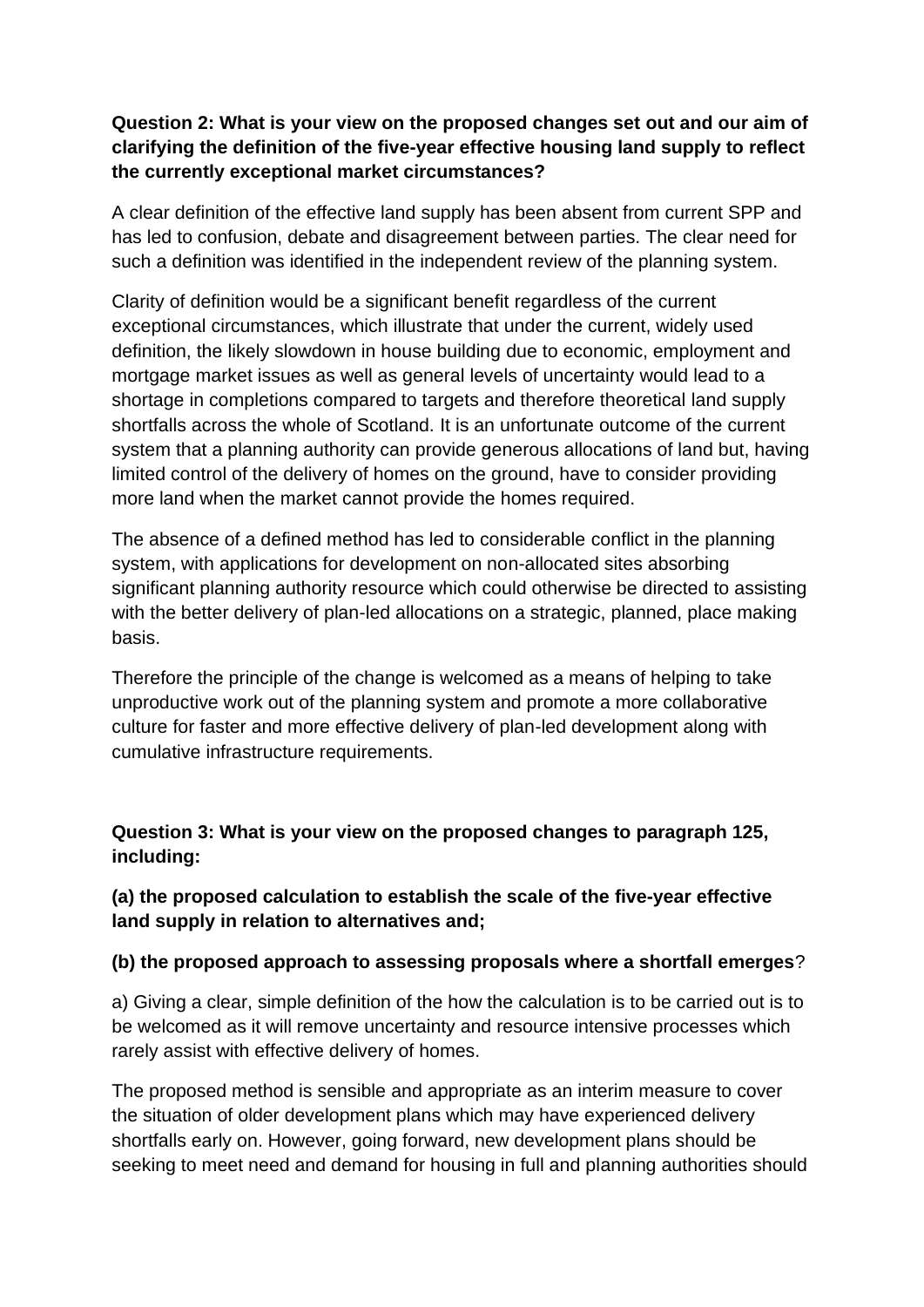be expected to work to increase delivery rates where there has been a shortfall in delivery.

b. As illustrated by the current economic situation, delivery rates can vary for economic reasons and be outwith the control of planning authorities. The suggested changes provide flexibility as to how shortfalls in the five-year effective land supply are addressed.

City of Edinburgh Council's approach to assessing the housing land supply is to treat programmed completions and land availability as separate things for precisely the reasons set out in the consultation document. The proposed changes are consistent with how the Council assesses the adequacy of the housing land supply through the housing land audit and completions programme. Therefore support is given for the proposed changes

#### **Question 4: Do you agree that the proposed amendments will not directly impact on other (non-housing) types of development? If not, please provide evidence to support your view.**

The proposed changes would lead to greater certainty on questions of land supply and key considerations for decision making in housing applications and therefore wouldn't have impact on the considerations for other land uses and application types. If anything, the greater certainty of what should be considered for housing land may raise a greater prospect of delivery of non-housing development which is often compromised due to the higher land values that are generated by housing uses.

#### **Question 5: Do you agree that fuller impact assessments are not required? If not, please provide evidence to support your view.**

The proposed changes are intended to add simplicity, clarity and greater certainty to the delivery of homes through the plan-led system. As noted above, they might also assist with better delivery of other intended plan-led outcomes. As such their impacts are accounted for in the plan-led process and should not be seen to require further impact assessment.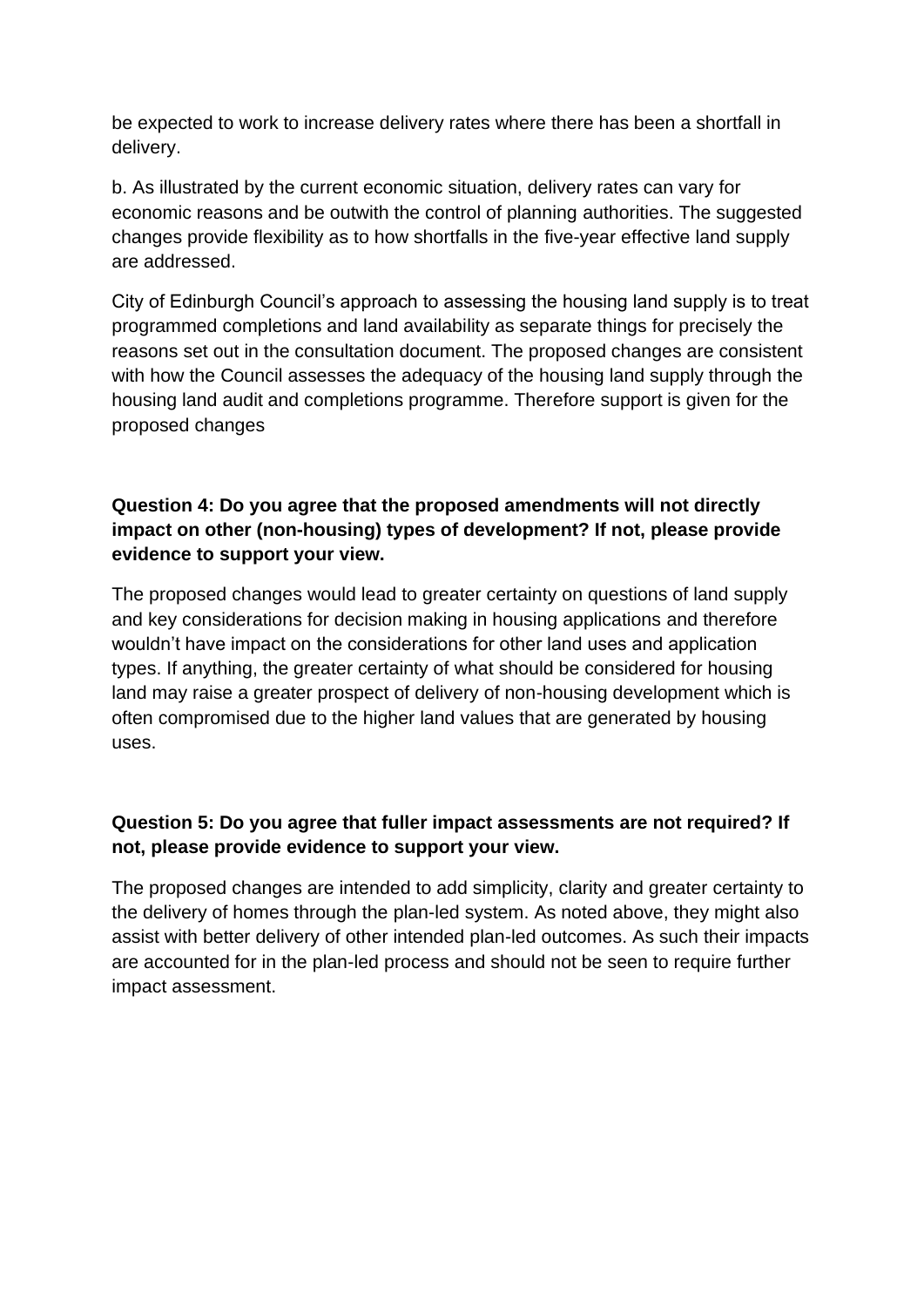# **The Scottish Planning Policy and Housing**

**Technical Consultation On Proposed Policy Amendments**

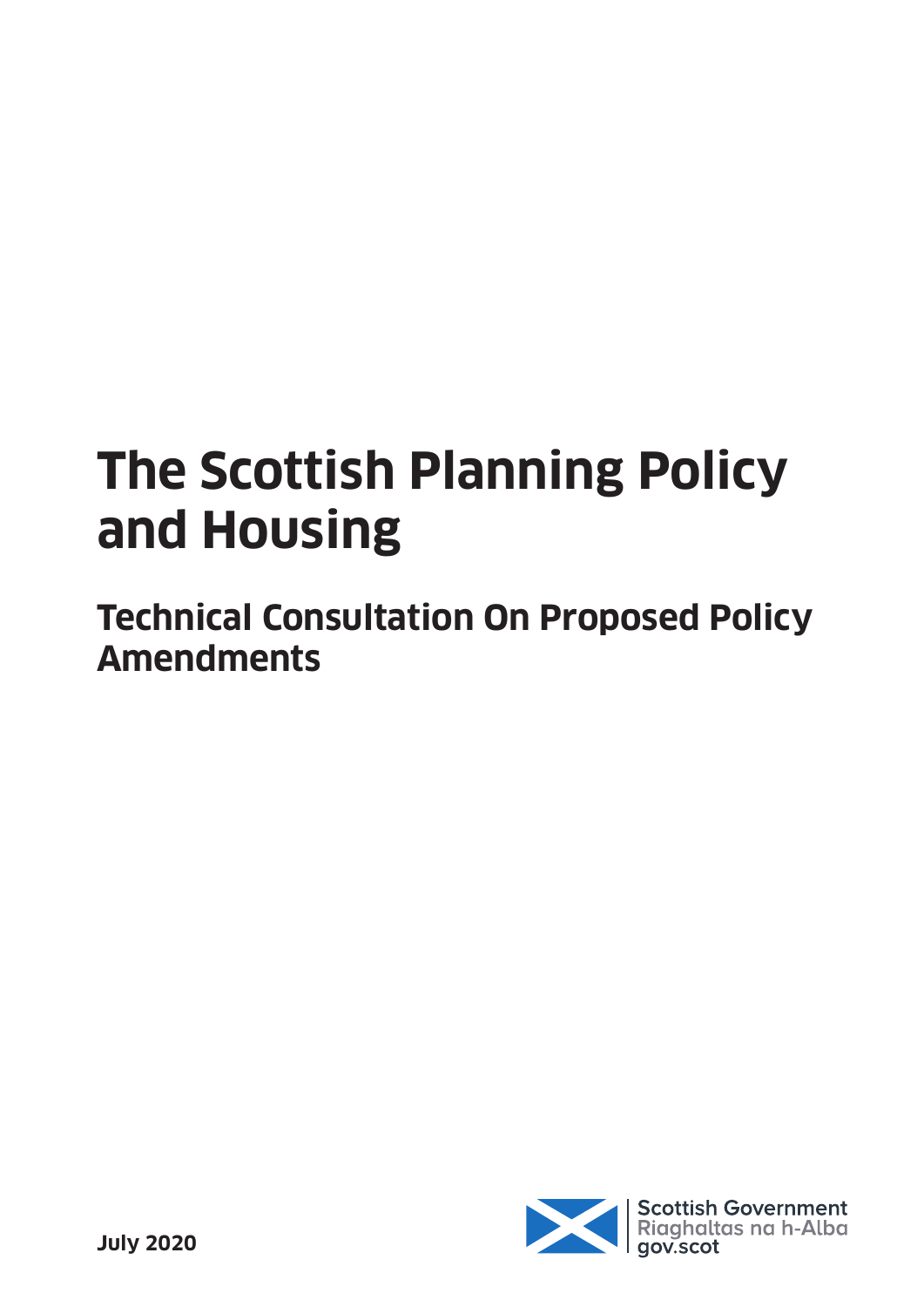#### **Responding to this Consultation**

We are inviting responses to this consultation by 23:59 on 9 October 2020.

Please respond to this consultation using the Scottish Government's consultation hub, Citizen Space [\(http://consult.gov.scot\).](http://consult.gov.scot/) Access the consultation online at [https://consult.gov.scot/planning-architecture/proposed-policy-amendments.](https://consult.gov.scot/planning-architecture/proposed-policy-amendments) You can save and return to your responses while the consultation is still open. Please ensure that responses are submitted before the closing date of 9 October 2020.

If you are unable to respond using our consultation hub, please complete the Respondent Information Form and send it with your response by email to [spphousingconsultation@gov.scot](mailto:spphousingconsultation@gov.scot) or by post to:

Planning and Architecture Scottish Government Area 2F South Victoria Quay **Edinburgh** EH6 6QQ

#### **Handling your response**

If you respond using the consultation hub, you will be directed to the About You page before submitting your response. Please indicate how you wish your response to be handled and, in particular, whether you are content for your response to be published. If you ask for your response not to be published, we will regard it as confidential, and we will treat it accordingly.

All respondents should be aware that the Scottish Government is subject to the provisions of the Freedom of Information (Scotland) Act 2002 and would therefore have to consider any request made to it under the Act for information relating to responses made to this consultation exercise.

If you are unable to respond via Citizen Space, please complete and return the Respondent Information Form included in this document.

To find out how we handle your personal data, please see our privacy policy: <https://www.gov.scot/privacy/>

#### **Next steps in the process**

Where respondents have given permission for their response to be made public, and after we have checked that they contain no potentially defamatory material, responses will be made available to the public at [http://consult.gov.scot.](http://consult.gov.scot/) If you use the consultation hub to respond, you will receive a copy of your response via email.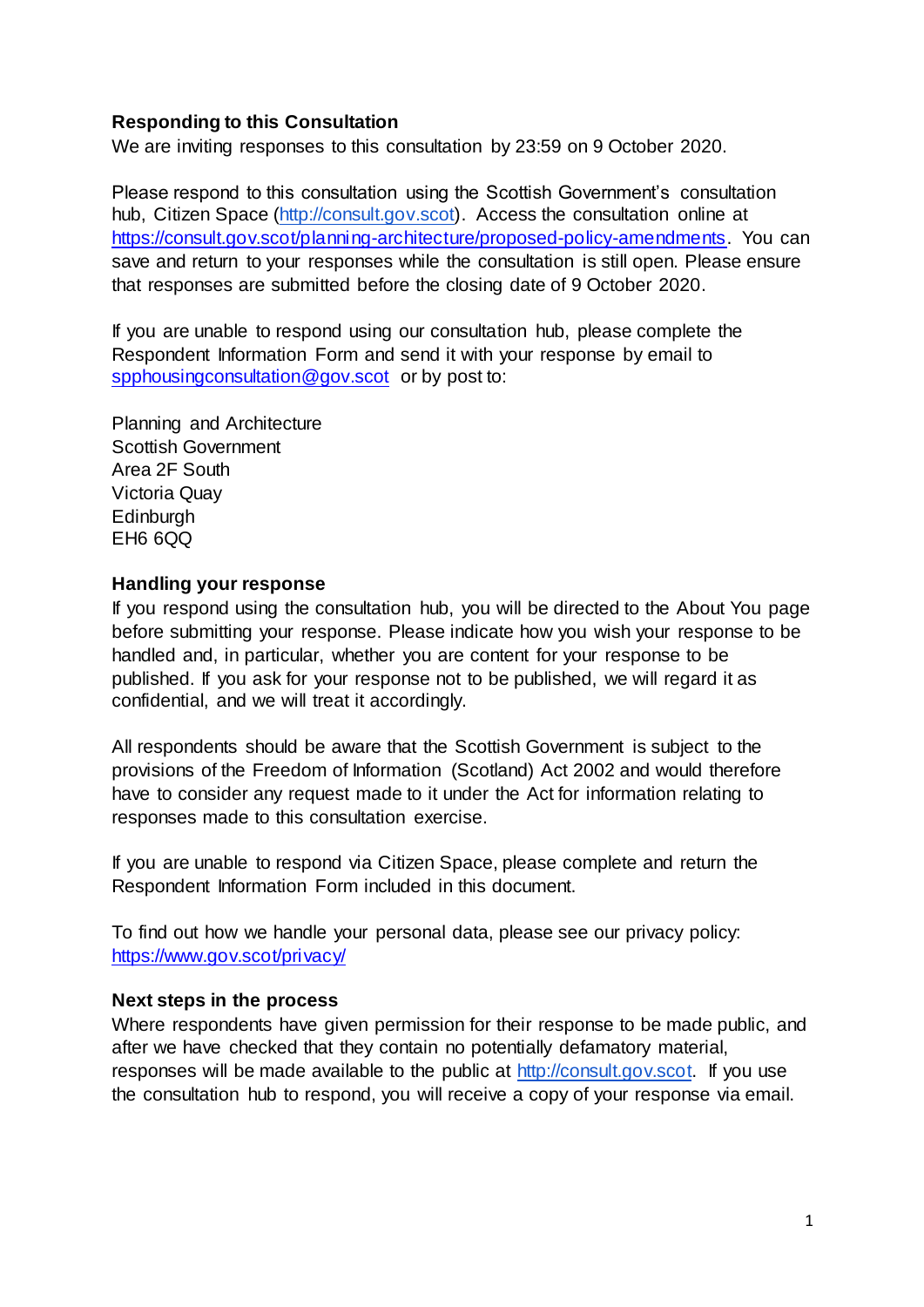Following the closing date, all responses will be analysed and considered along with any other available evidence to help us. Responses will be published where we have been given permission to do so. An analysis report will also be made available.

#### **Comments and complaints**

If you have any comments about how this consultation exercise has been conducted, please send them to the contact address above.

#### **Scottish Government consultation process**

Consultation is an essential part of the policymaking process. It gives us the opportunity to consider your opinion and expertise on a proposed area of work.

You can find all our consultations online: [http://consult.gov.scot.](http://consult.gov.scot/) Each consultation details the issues under consideration, as well as a way for you to give us your views, either online, by email or by post.

Responses will be analysed and used as part of the decision making process, along with a range of other available information and evidence. We will publish a report of this analysis for every consultation. Depending on the nature of the consultation exercise the responses received may:

- indicate the need for policy development or review
- inform the development of a particular policy
- help decisions to be made between alternative policy proposals
- be used to finalise legislation before it is implemented

While details of particular circumstances described in a response to a consultation exercise may usefully inform the policy process, consultation exercises cannot address individual concerns and comments, which should be directed to the relevant public body.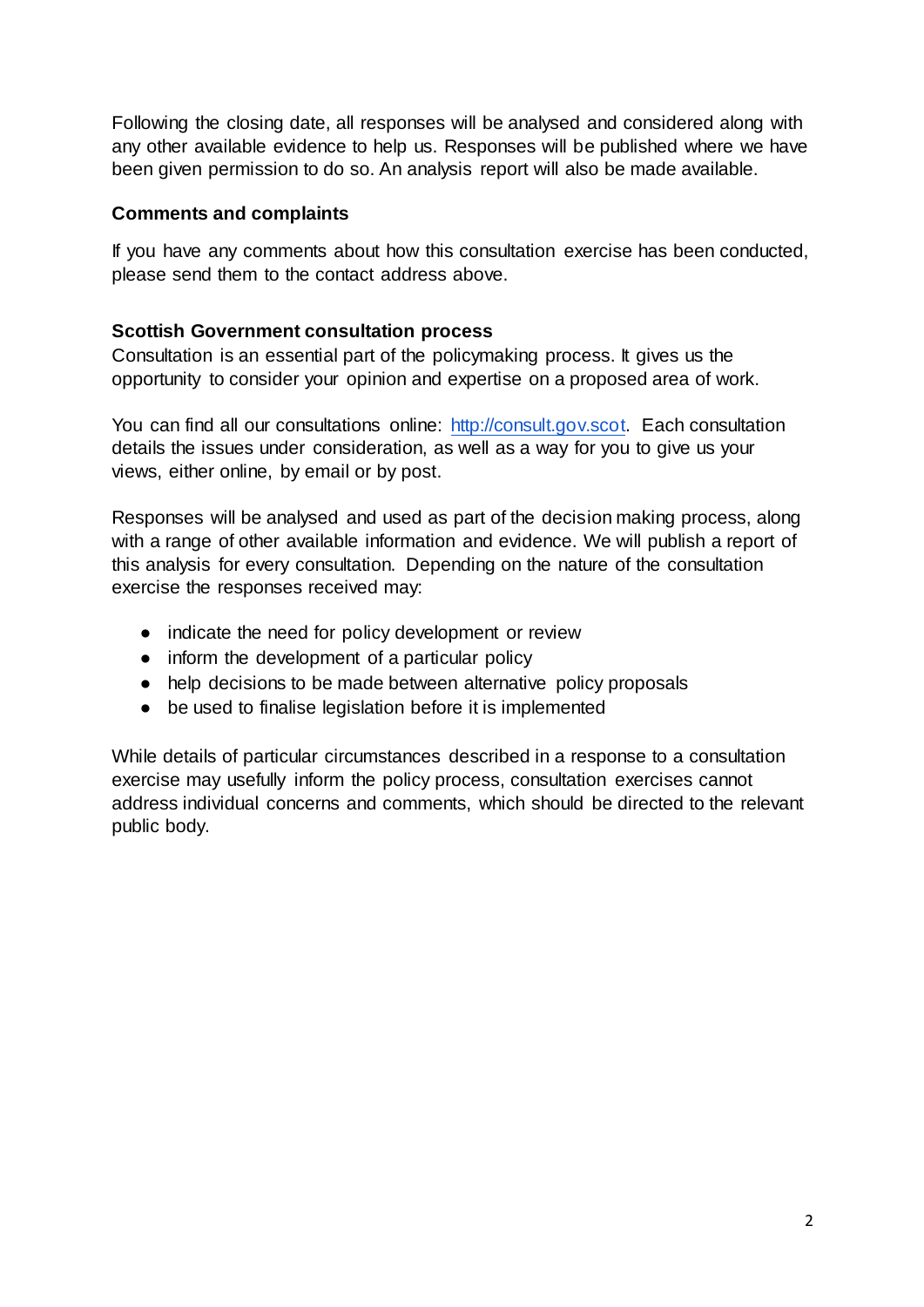

**Title:** The Scottish Planning Policy and Housing - Technical Consultation On Proposed Policy Amendments

#### **RESPONDENT INFORMATION FORM**

**Please Note** this form **must** be completed and returned with your response.

To find out how we handle your personal data, please see our privacy policy: <https://www.gov.scot/privacy/>

Are you responding as an individual or an organisation?

|  | Individual |
|--|------------|
|--|------------|

 $\Box$ **Organisation** 

Full name or organisation's name

Phone number

Address

Postcode

Email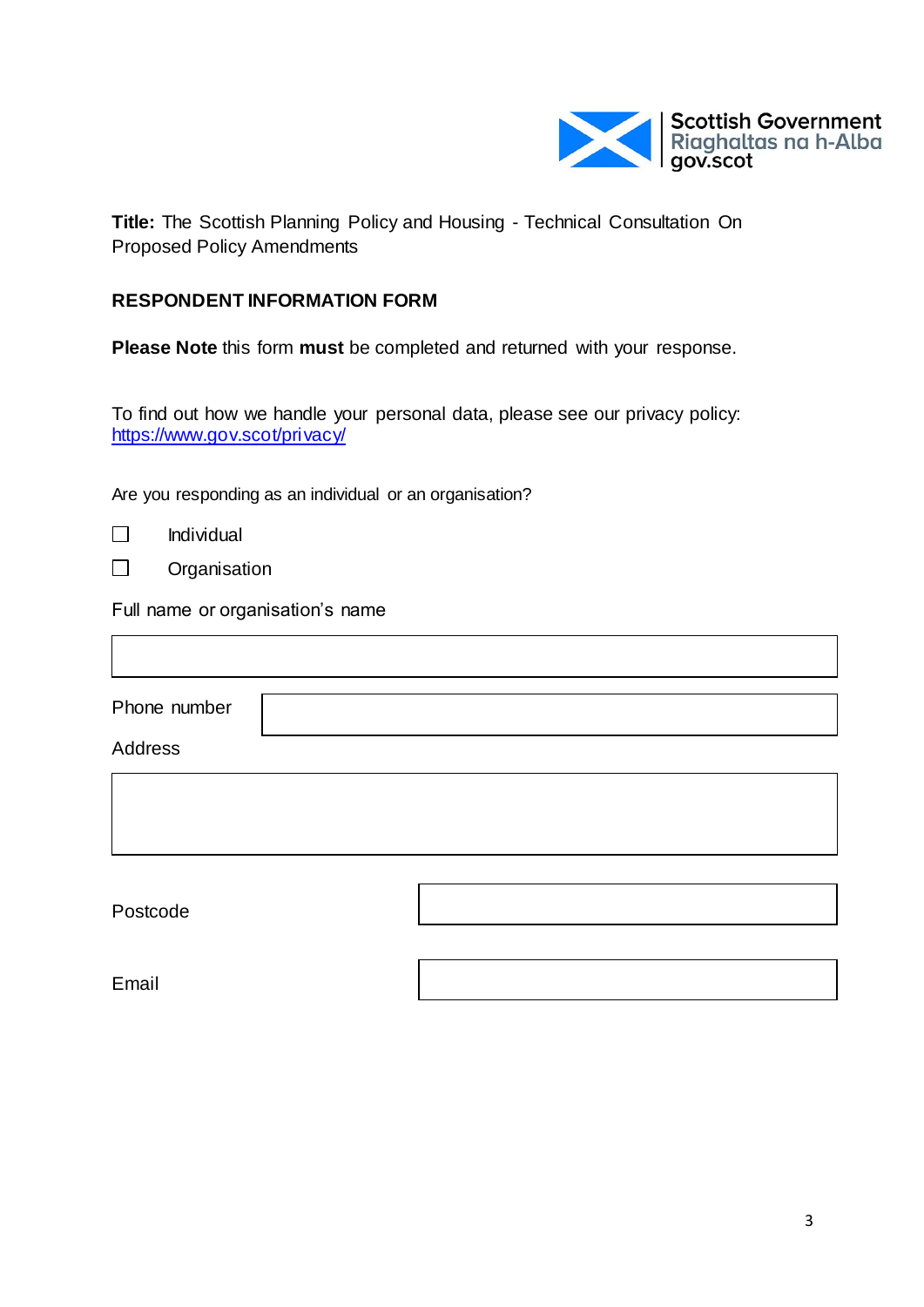The Scottish Government would like your permission to publish your consultation response. Please indicate your publishing preference:

- $\Box$ Publish response with name
- $\Box$ Publish response only (without name)
- $\Box$ Do not publish response

#### **Information for organisations:**

The option 'Publish response only (without name)' is available for individual respondents only. If this option is selected, the organisation name will still be published.

If you choose the option 'Do not publish response', your organisation name may still be listed as having responded to the consultation in, for example, the analysis report.

We will share your response internally with other Scottish Government policy teams who may be addressing the issues you discuss. They may wish to contact you again in the future, but we require your permission to do so. Are you content for Scottish Government to contact you again in relation to this consultation exercise?

| ۰. |
|----|
|----|

 $\Box$ No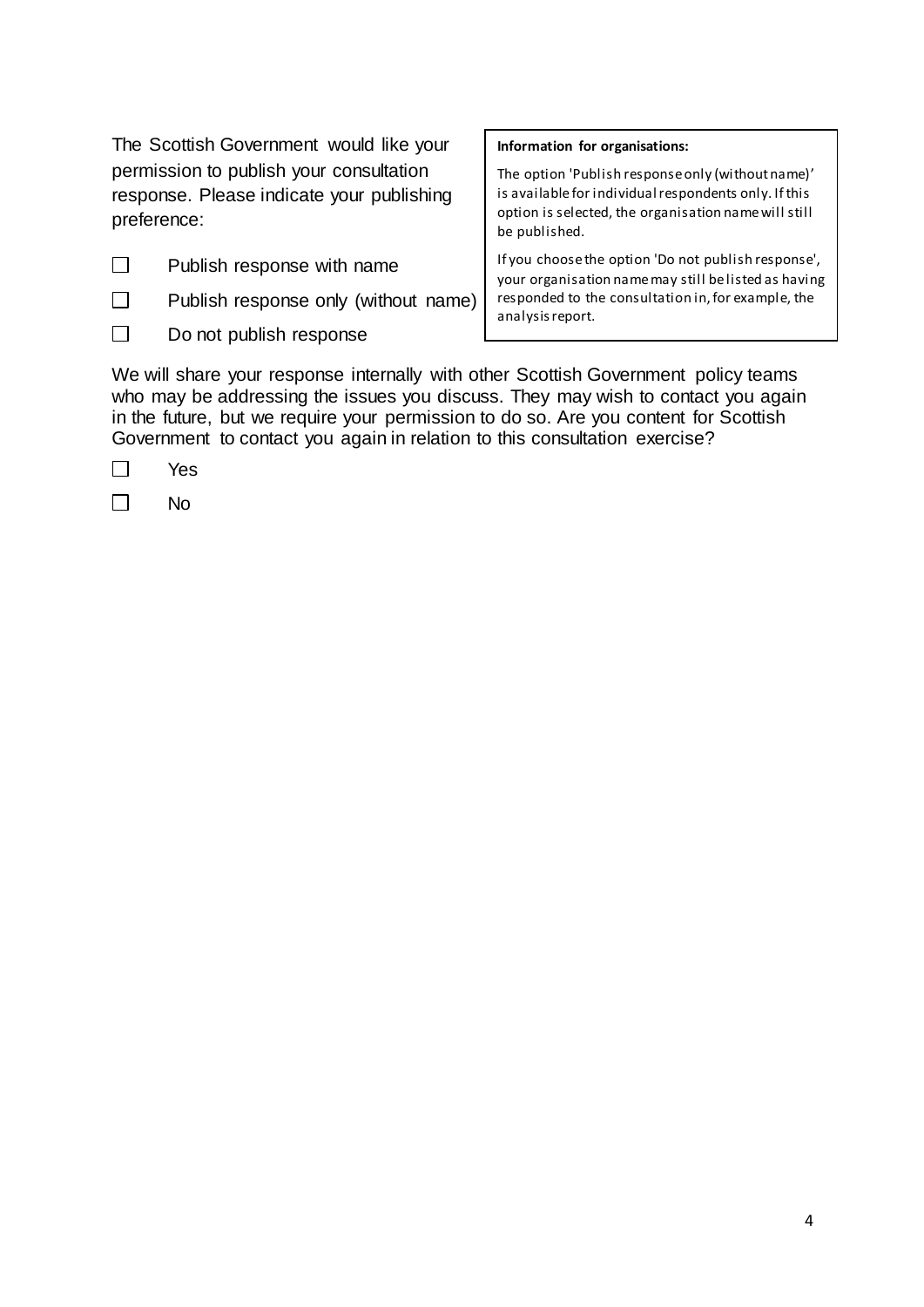#### The Scottish Planning Policy and Housing

#### **Technical Consultation On Proposed Policy Amendments**

#### **Overview**

1. The Scottish Ministers are consulting on proposed interim changes to the Scottish Planning Policy (SPP) (2014) to clarify specific parts of the Scottish Planning Policy that relate to planning for housing.

2. The changes, once finalised, will apply over the interim period ahead of the adoption of National Planning Framework 4 (NPF4). Publication of the draft NPF4 is expected in September 2021. Following consultation and consideration by the Scottish Parliament, SPP will be fully replaced when the final version of NPF4 is published in 2022.

#### **Why We are Consulting**

3. The Scottish Government is committed to a plan-led planning system. This was comprehensively supported by a wide range of stakeholders through the review of the planning system. Development plans form the basis of planning decisionmaking to enable the right developments in the right locations.

4. The context for planning for housing in Scotland has changed significantly in recent months. The pandemic is having an impact on the ability of planning authorities to maintain the review cycle of local development plans within the timeframes they intended. We expect that more development plans will extend beyond five years in the coming months and are keen to support authorities in adapting to the current circumstances. The pandemic is also affecting delivery programmes and the rate of housing completions. This, coupled with revised plan timescales, has implications for the plan-led approach to development.

5. Furthermore, a recent decision by the Court of Session on an appeal by Gladman Developments Ltd raises a number of issues about the current wording of the policy that we now believe require clarification.

#### **Introduction**

6. The Scottish Ministers want the planning system to support the delivery of good quality homes in the right locations. This is of even greater importance now, as it has become even clearer that the quality of our homes can contribute a great deal to our health and wellbeing, and that housing delivery will play a key role in our future economic recovery. However, to achieve housing development in a sustainable way that works with, rather than against, the needs of communities, we need to overcome current conflict in the system, and actively address the lengthy technical debates we are seeing about the numbers of homes that we will need in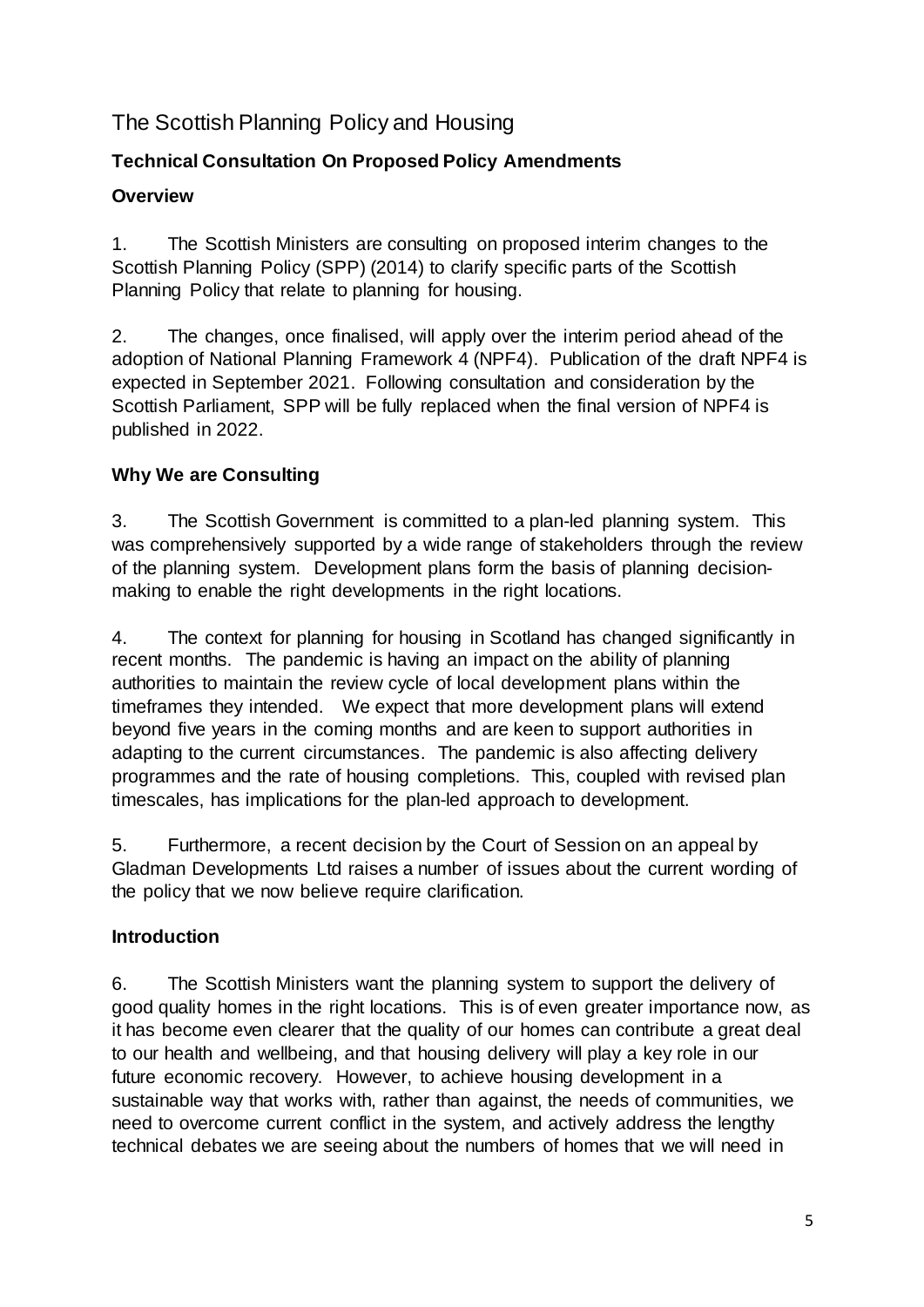the future. This will allow us to focus more on how we can strengthen delivery and enable good quality development on the ground.

7. Taking this into account, and to ensure that our policy is clear and can be more easily and consistently applied in practice, the Scottish Ministers wish to update and clarify specific parts of the SPP to achieve the following policy objectives:

- Supporting a plan-led approach to decision-making and maintaining the legal status of the development plan as a basis for decisions in all cases.
- Removing the presumption in favour of development that contributes to sustainable development from the SPP ('the presumption') given that it is considered to have potential for conflict with a plan-led approach and has given rise to significant number of issues it has generated for decision-makers in its application.
- Providing a clearer basis for decisions on applications for housing on sites that have not been allocated in the local development plan where there is a shortfall in the effective housing land supply.
- Clarifying what is meant by a 5 year effective housing land supply and in particular preventing sites that are capable of becoming effective being excluded solely on the basis of programming assumptions.

8. This consultation paper sets out proposed policy amendments to achieve these objectives and invites views on them. The relevant policies are set out in paragraphs 28, 29, 30, 32, 33 and 123-125 of the Scottish Planning Policy.

#### **Proposed changes**

#### Paragraphs 28, 29, 30, 32, 33

9. The Scottish Ministers propose to remove the sentence on page 9 of the SPP that introduces the presumption.

10. The policy principles in paragraphs 28 and 29 will be maintained as they have an important role to play in ensuring the planning system enables the right development in the right place, rather than allowing development at any cost. They provide a range of factors that decision-makers should take into account as material considerations that are part of a balanced planning judgement.

11. The Scottish Ministers are minded to remove the reference to the presumption in paragraph 30, as well as paragraphs 32 and 33 in their entirety. Paragraph 30 of the SPP sets out that development plans should be consistent with the SPP policies – this part of the sentence will be maintained but the remainder of the first bullet will be removed. Paragraph 32 sets out that the presumption will be a material consideration for proposals that do not accord with up-to-date development plans. Paragraph 33 of the SPP sets out that where relevant policies in a development plan are out-of-date, the presumption will be a significant material consideration.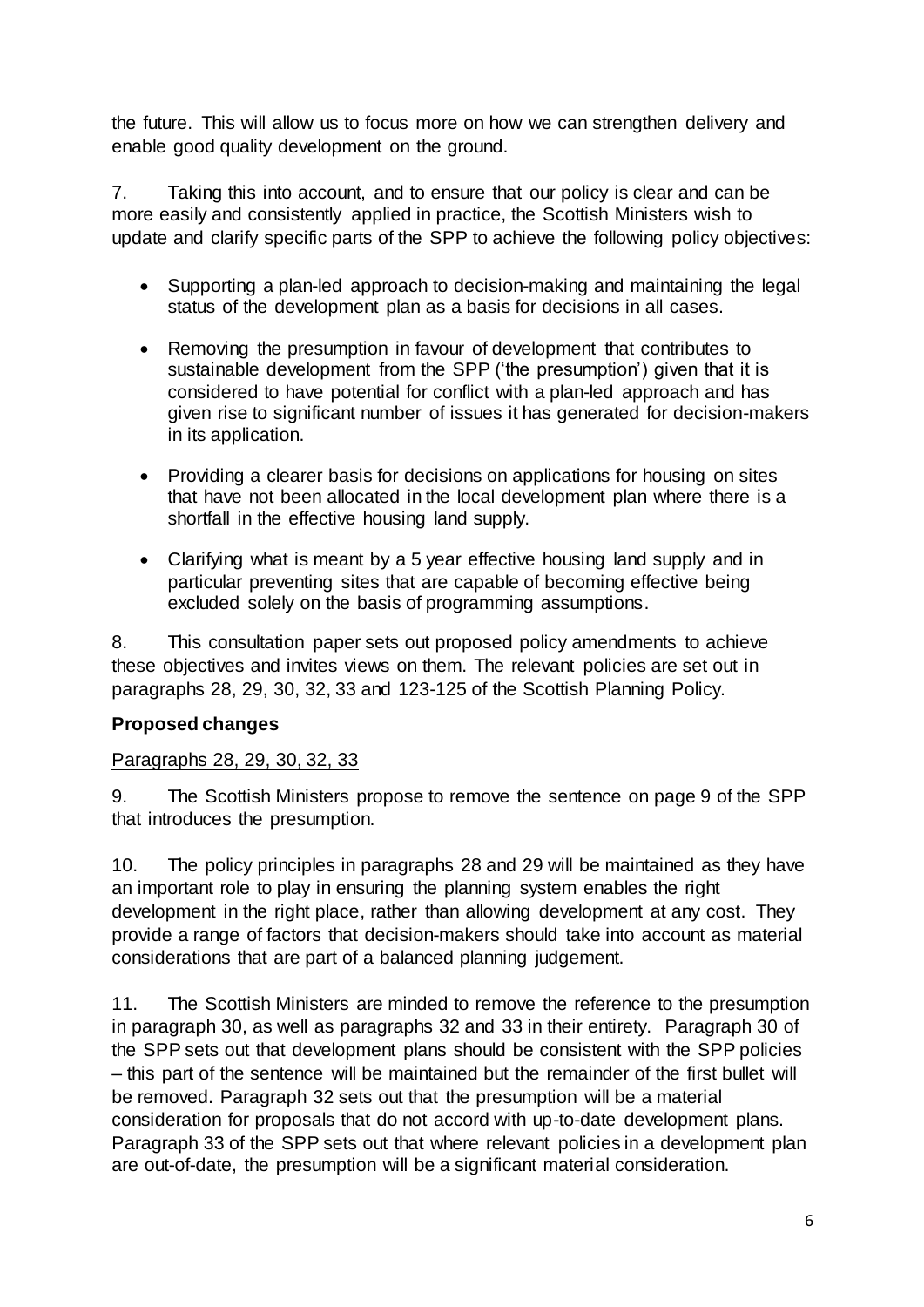#### *Current text:*

#### **Policy Principles**

#### **This SPP introduces a presumption in favour of development that contributes to sustainable development.**

28. The planning system should support economically, environmentally and socially sustainable places by enabling development that balances the costs and benefits of a proposal over the longer term. The aim is to achieve the right development in the right place; it is not to allow development at any cost.

29. This means that policies and decisions should be guided by the following principles:

- giving due weight to net economic benefit;
- responding to economic issues, challenges and opportunities, as outlined in local economic strategies;
- supporting good design and the six qualities of successful places;
- making efficient use of existing capacities of land, buildings and infrastructure including supporting town centre and regeneration priorities;
- supporting delivery of accessible housing, business, retailing and leisure development;
- supporting delivery of infrastructure, for example transport, education, energy, digital and water;
- supporting climate change mitigation and adaptation including taking account of flood risk;
- improving health and well-being by offering opportunities for social interaction and physical activity, including sport and recreation;
- having regard to the principles for sustainable land use set out in the Land Use Strategy;
- protecting, enhancing and promoting access to cultural heritage, including the historic environment;
- protecting, enhancing and promoting access to natural heritage, including green infrastructure, landscape and the wider environment;
- reducing waste, facilitating its management and promoting resource recovery; and
- avoiding over-development, protecting the amenity of new and existing development and considering the implications of development for water, air and soil quality.

#### **Delivery**

#### **Development Planning**

30. Development plans should:

 be consistent with the policies set out in this SPP, including the presumption in favour of development that contributes to sustainable development;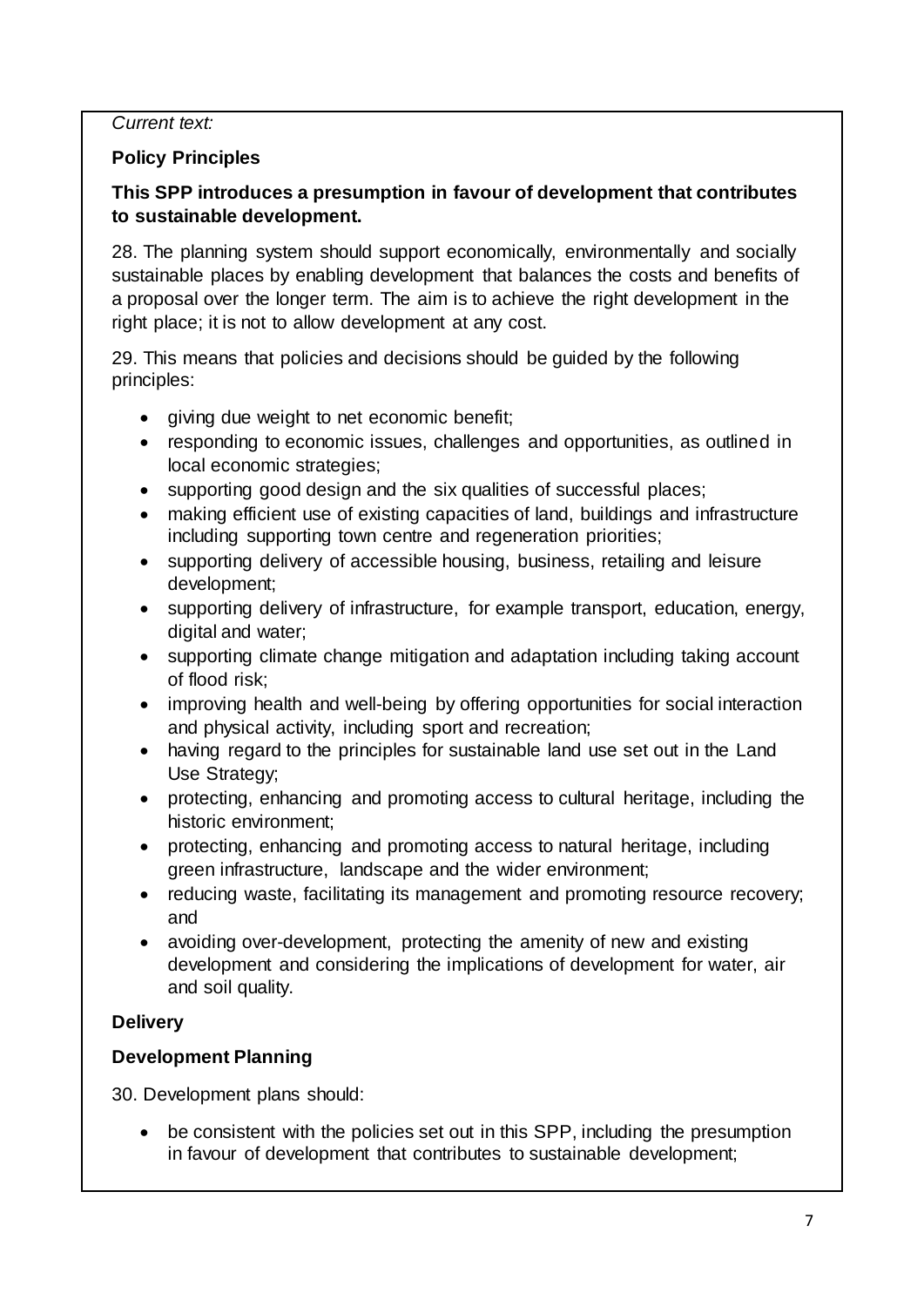- positively seek opportunities to meet the development needs of the plan area in a way which is flexible enough to adapt to changing circumstances over time;
- support existing business sectors, taking account of whether they are expanding or contracting and, where possible, identify and plan for new or emerging sectors likely to locate in their area;
- be up-to-date, place-based and enabling with a spatial strategy that is implemented through policies and proposals; and
- set out a spatial strategy which is both sustainable and deliverable, providing confidence to stakeholders that the outcomes can be achieved.

#### **Development Management**

32. The presumption in favour of sustainable development does not change the statutory status of the development plan as the starting point for decision-making. Proposals that accord with up-to-date plans should be considered acceptable in principle and consideration should focus on the detailed matters arising. For proposals that do not accord with up-to-date development plans, the primacy of the plan is maintained and this SPP and the presumption in favour of development that contributes to sustainable development will be material considerations.

33. Where relevant policies in a development plan are out-of-date or the plan does not contain policies relevant to the proposal, then the presumption in favour of development that contributes to sustainable development will be a significant material consideration. Decision-makers should also take into account any adverse impacts which would significantly and demonstrably outweigh the benefits when assessed against the wider policies in this SPP. The same principle should be applied where a development plan is more than five years old.

#### *Proposed text*

#### **Policy Principles**

28. The planning system should support economically, environmentally and socially sustainable places by enabling development that balances the costs and benefits of a proposal over the longer term. The aim is to achieve the right development in the right place; it is not to allow development at any cost.

29. This means that policies and decisions should be guided by the following principles:

- giving due weight to net economic benefit;
- responding to economic issues, challenges and opportunities, as outlined in local economic strategies;
- supporting good design and the six qualities of successful places;
- making efficient use of existing capacities of land, buildings and infrastructure including supporting town centre and regeneration priorities;
- supporting delivery of accessible housing, business, retailing and leisure development;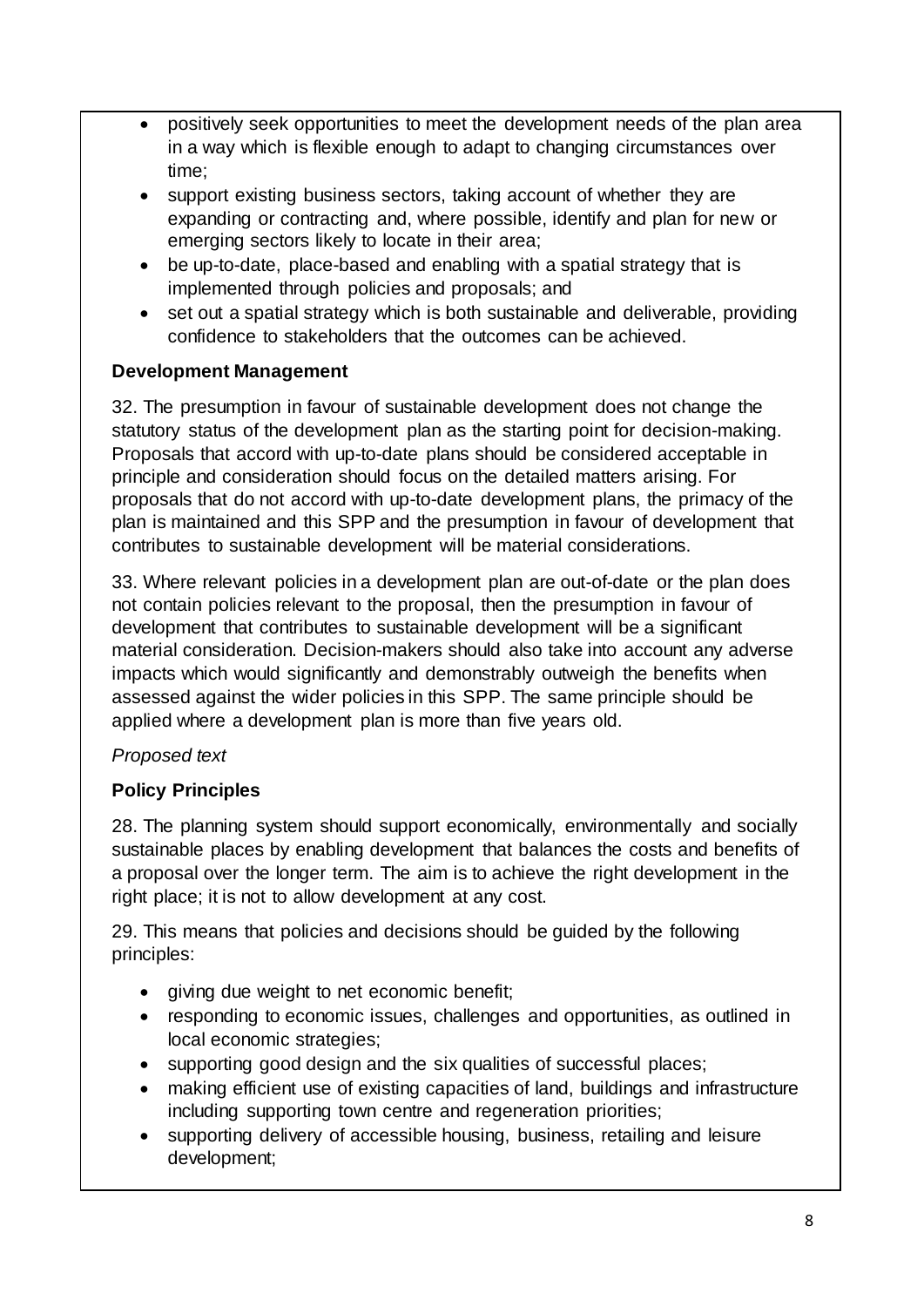- supporting delivery of infrastructure, for example transport, education, energy, digital and water;
- supporting climate change mitigation and adaptation including taking account of flood risk;
- improving health and well-being by offering opportunities for social interaction and physical activity, including sport and recreation;
- having regard to the principles for sustainable land use set out in the Land Use Strategy;
- protecting, enhancing and promoting access to cultural heritage, including the historic environment;
- protecting, enhancing and promoting access to natural heritage, including green infrastructure, landscape and the wider environment;
- reducing waste, facilitating its management and promoting resource recovery; and
- avoiding over-development, protecting the amenity of new and existing development and considering the implications of development for water, air and soil quality.

#### **Delivery**

#### **Development Planning**

30. Development plans should:

- be consistent with the policies set out in this SPP;
- positively seek opportunities to meet the development needs of the plan area in a way which is flexible enough to adapt to changing circumstances over time;
- support existing business sectors, taking account of whether they are expanding or contracting and, where possible, identify and plan for new or emerging sectors likely to locate in their area;
- be up-to-date, place-based and enabling with a spatial strategy that is implemented through policies and proposals; and
- set out a spatial strategy which is both sustainable and deliverable, providing confidence to stakeholders that the outcomes can be achieved.

*Reasons for the proposed change:*

- This aspect of the SPP has caused considerable confusion and undermines the transparency of the system.
- We do not consider the Court's interpretation of the current wording of the presumption to be consistent with our policy intention.
- We do not wish to undermine the primacy of the statutory development plan in decision-making.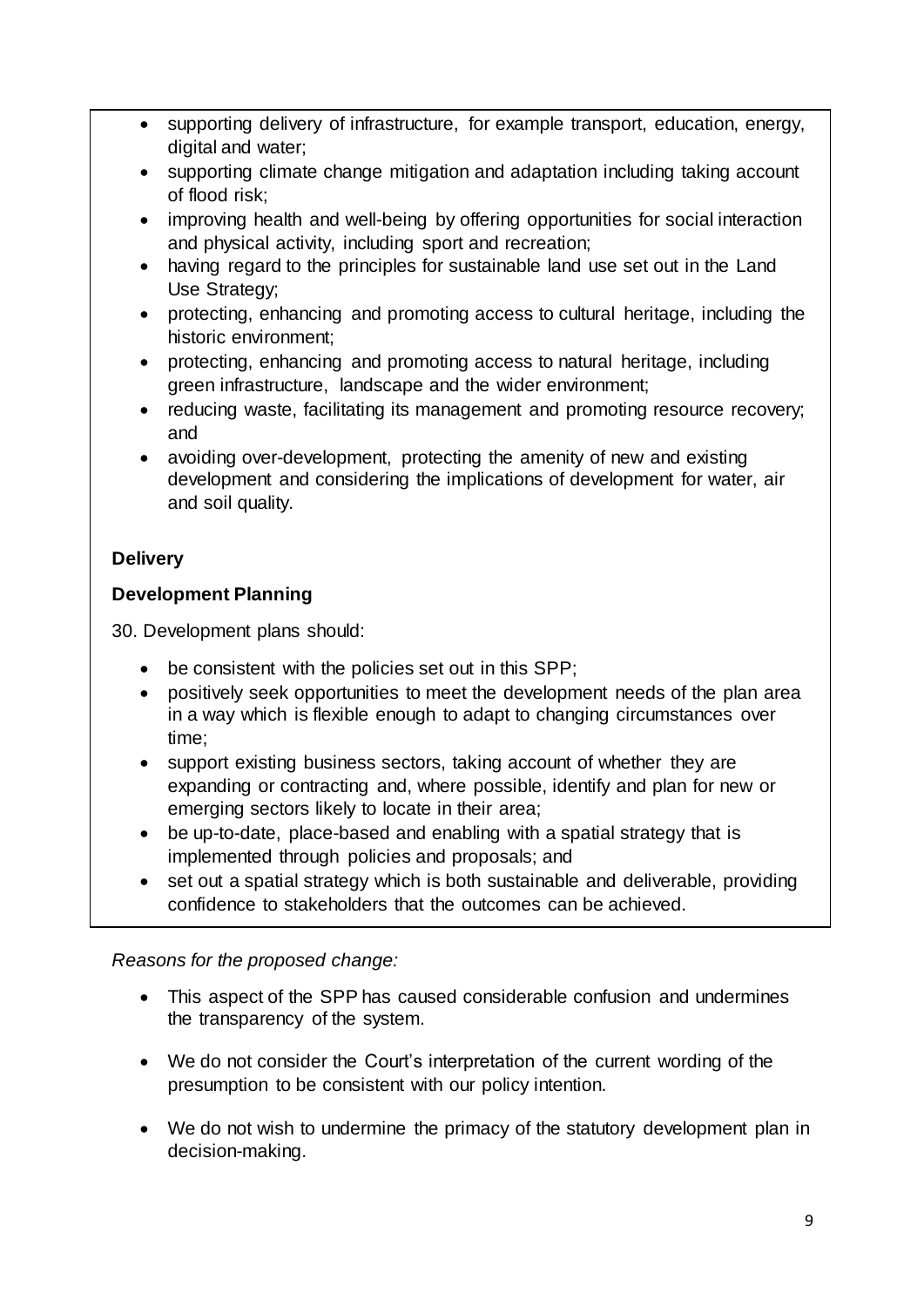- The 'tilted balance' is not intended to be a feature of the Scottish planning system that overrides normal planning judgement based on the development plan and other material considerations.
- The reference to relevant policies of plans being 'out-of-date' has a range of interpretations, with decision-makers and applicants taking a range of positions on this.
- As a result of current restrictions and to ensure consultation can be properly undertaken, more development plans are likely to exceed five years in age in the coming months. We do not wish this to undermine a plan-led system.

#### *Question 1: What is your view on our proposal to remove 'the presumption' from the SPP, through the changes set out?*

#### Paragraph 123 and the Glossary

12. Paragraph 123 of the SPP refers to the 5 year effective housing land supply and broadly describes the type of sites that could form part of it. The Scottish Ministers are minded to amend paragraph 123 and the glossary to provide more flexibility within the description of the effective land supply at this time.

#### *Current text:*

#### **Maintaining a 5 year effective housing land supply**

123. Planning authorities should actively manage the housing land supply. They should work with housing and infrastructure providers to prepare an annual housing land audit as a tool to critically review and monitor the availability of effective housing land, the progress of sites through the planning process, and housing completions, to ensure a generous supply of land for house building is maintained and there is always enough effective land for at least five years. A site is only considered effective where it can be demonstrated that within five years it will be free of constraints and can be developed for housing. In remoter rural areas and island communities, where the housing land requirement and market activity are of a more limited scale, the housing land audit process may be adapted to suit local circumstances.

Glossary: *Effective housing land supply:* The part of the established housing land supply which is free or expected to be free of development constraints in the period under consideration and will therefore be available for the construction of housing.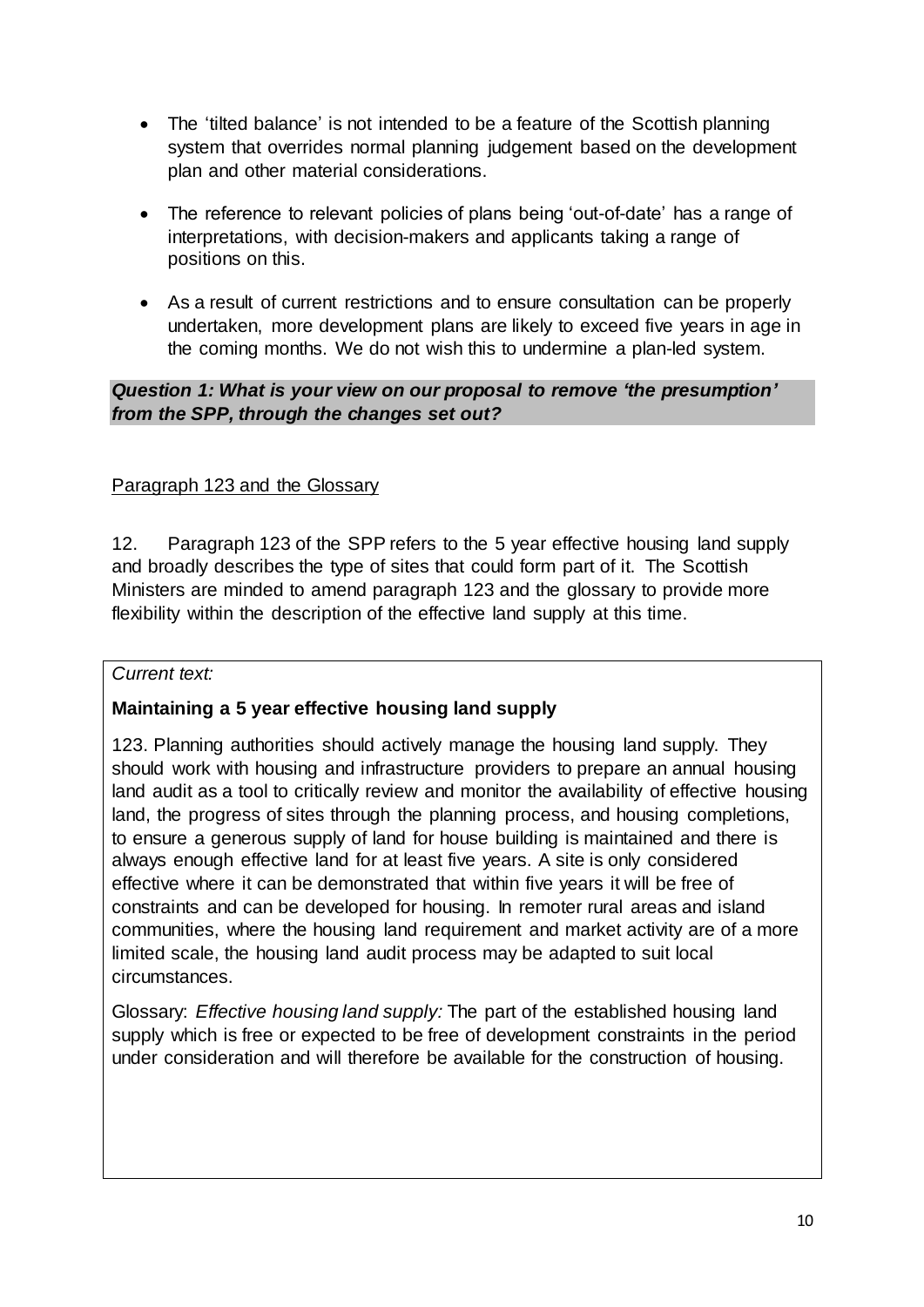#### *Proposed text:*

#### **Maintaining a 5 year effective housing land supply**

123. Planning authorities should actively manage the housing land supply. They should work with housing and infrastructure providers to prepare an annual housing land audit as a tool to critically review and monitor the availability of effective housing land, the progress of sites through the planning process, and housing completions to ensure a generous supply of land for house building is maintained and there is always enough effective land for at least 5 years. The definition of the effective housing land supply is set out in the glossary to this SPP (as amended). **Housing sites should not be excluded from the effective housing land supply solely due to programming assumptions included in the Housing Land Audit**. In remoter rural areas and island communities, where the housing land requirement and market activity are of a more limited scale, the housing land audit process may be adapted to suit local circumstances.

Glossary: *Effective housing land supply:* The part of the established housing land supply **comprising sites that are, or it can be demonstrated that they are capable of being, free of technical constraints including: ownership (i.e. a willing seller), physical constraints, contamination, deficit funding, infrastructure or land use within the period under consideration in normal economic circumstances.** 

*Established housing land supply***: The total housing land supply, consisting of sites in the adopted development plan, sites with planning permission for housing development and other sites with potential for housing development.** 

*Reasons for the proposed change:*

- A clear definition of the effective housing land supply is required that takes into account current circumstances.
- In practice the inclusion or exclusion of sites in the effective land supply is a matter of contention.
- Programming reported in Housing Land Audits can vary for a wide range of reasons beyond site availability. Programming assumptions (i.e. the number of units intended to be built-out on a site each year) are frequently subject to change.
- It is currently argued by some that sites that are technically capable of development should not be included in the effective land supply as a result of programming decisions unrelated to the planning status of a site.
- We are currently experiencing exceptional market circumstances and expect this to continue for some time. As a result, we do not wish to see the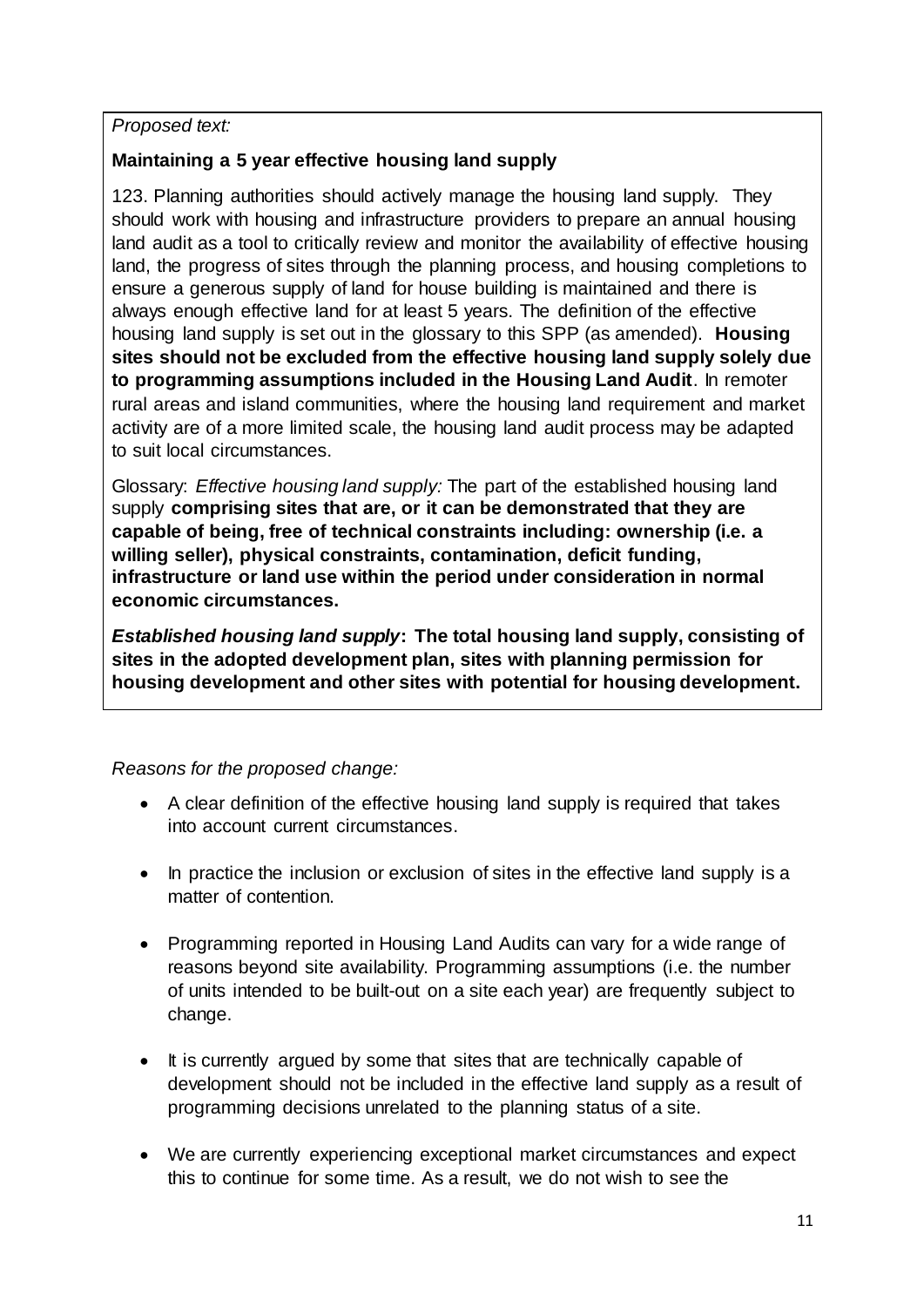availability of land conflated with the relevant, but separate, matter of site programming and build-out rates. The latter is based on business decisions related to changes in the market and wider economic circumstances.

• This approach would be broadly consistent with changes we proposed within the draft Housing Delivery Advice that was previously published and widely debated and consulted on but subsequently withdrawn as a result of continuing disagreement between stakeholders.

*Question 2: What is your view on the proposed changes set out and our aim of clarifying the definition of the 5 year effective housing land supply to reflect the currently exceptional market circumstances?*

#### Paragraph 125

13. Paragraph 125 of the SPP states that where a shortfall in the 5 year effective housing land supply emerges, development plan policies for the supply of housing land will not be considered up-to-date and paragraphs 32-35 will be relevant.

14. The Scottish Ministers propose to revise paragraph 125 to provide a clearer approach for decision-makers in establishing the extent of the 5 year effective housing land supply and taking this into account in decision making.

#### *Current text:*

125. Planning authorities, developers, service providers and other partners in housing provision should work together to ensure a continuing supply of effective land and to deliver housing, taking a flexible and realistic approach. Where a shortfall in the 5-year effective housing land supply emerges, development plan policies for the supply of housing land will not be considered up-to-date, and paragraphs 32-35 will be relevant.

#### *Proposed text:*

125. Planning authorities, developers, service providers and other partners in housing provision should work together to ensure a continuing supply of effective land and to deliver housing, taking a flexible and realistic approach.

**The extent of the forward 5 year effective land supply should be calculated by dividing the housing supply target set out in the adopted local development plan by the plan period (to identify an annual figure) and multiplying that figure by 5. That should be compared to the 5 year effective land supply, based on information collected as part of the housing land audit process.**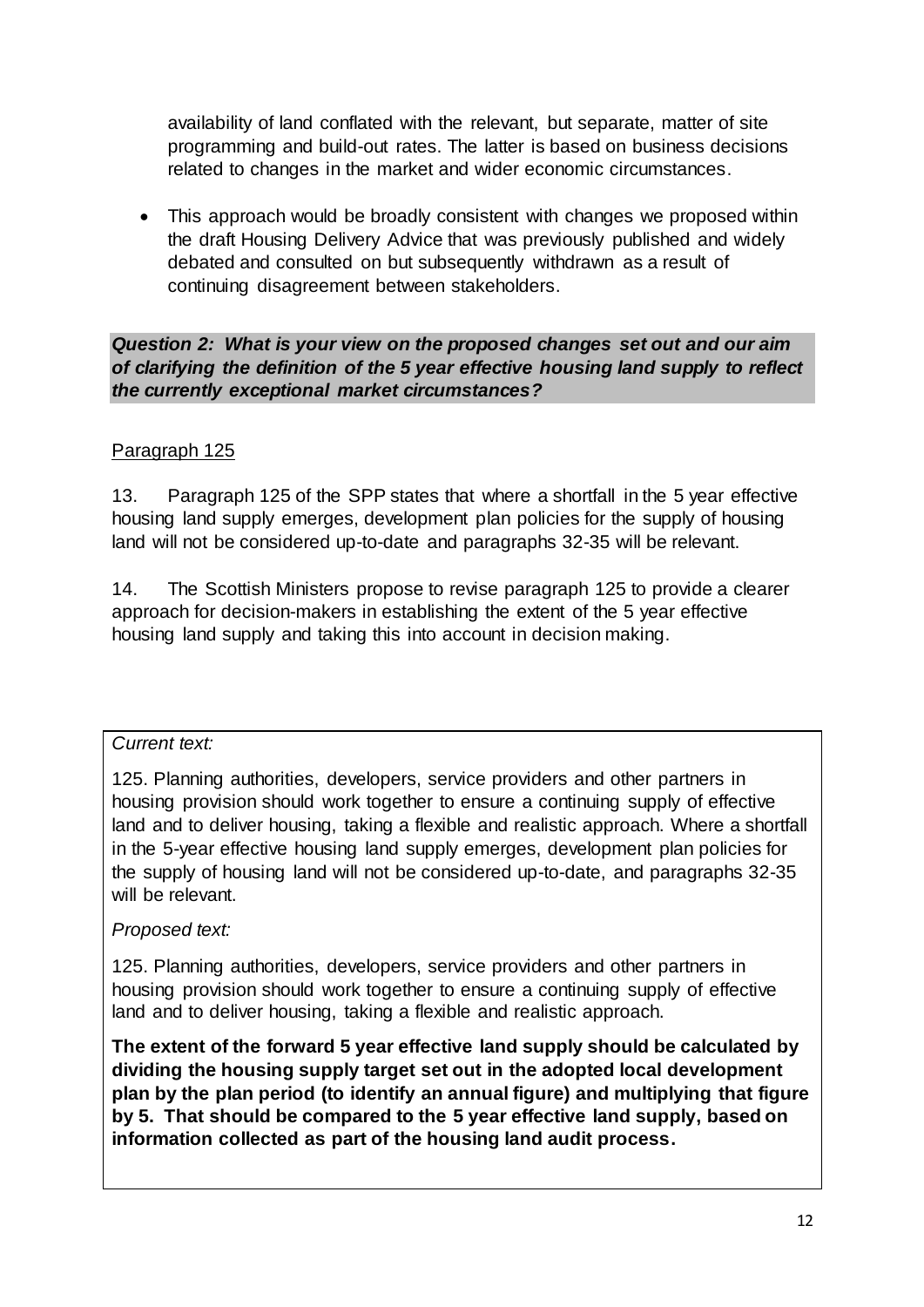**Where a shortfall in the forward 5 year effective housing land supply has been identified, this will be a relevant material consideration to be taken into account alongside other considerations as part of a balanced planning judgement. Whilst the weight to be afforded to it is a matter for decisionmakers to determine, recognising the facts and circumstances of each case, the contribution of the proposal to addressing the shortfall (in both scale and kind) should be taken into account to inform this judgement.**

*Reasons for the proposed change:*

- There are widely varying interpretations of this paragraph and its application in practice, generating confusion and undermining the transparency and operation of the system.
- Ministers are of the view that there is now a need to set out a standard calculation to determine the extent of the 5 year effective land supply.
- Based on previous consultation, we are aware that views on methodologies for calculating the 5 year effective housing land supply vary, and that the two main alternatives include an approach that accounts for previous completions (the residual or compound method), or a calculation based on an averaged rate of delivery over the life of the plan.
- Ministers are of the view that, despite current unprecedented circumstances, authorities should still be implementing the provisions of the development plan for new housing and working with stakeholders to make sure there is an adequate forward supply of effective land to help deliver new housing.
- Taking into account current circumstances and the impact of Covid-19, Ministers are not convinced that the residual approach will produce accurate outputs, particularly at this time where delivery rates are affected by the current pandemic. A calculation based on a more steady, average rate of build-out of the land contained within the development plan is considered more appropriate at this time.
- Ministers consider that the housing supply target (the total number of homes that will be delivered) is the appropriate basis for establishing the scale of the forward 5 year effective housing supply.
- The housing land requirement is a tool that is applied at the development planning stage. Its purpose is to help ensure that the housing supply target is achieved by including in the plan an additional allowance for generosity. It is essentially the Housing Supply Target with the addition of an agreed percentage added. The housing land requirement can be met from a range of sources, including the established land supply, sites which are already allocated, sites with planning permission and windfall sites (subject to evidence). The effective land supply is a subset of this wider land requirement. In many cases the housing land requirement relates to a different period – it may look ahead to the longer term or extend from plan base date, rather than adoption date. As a result, the housing land requirement is not directly applicable when assessing the 5 year effective housing land supply.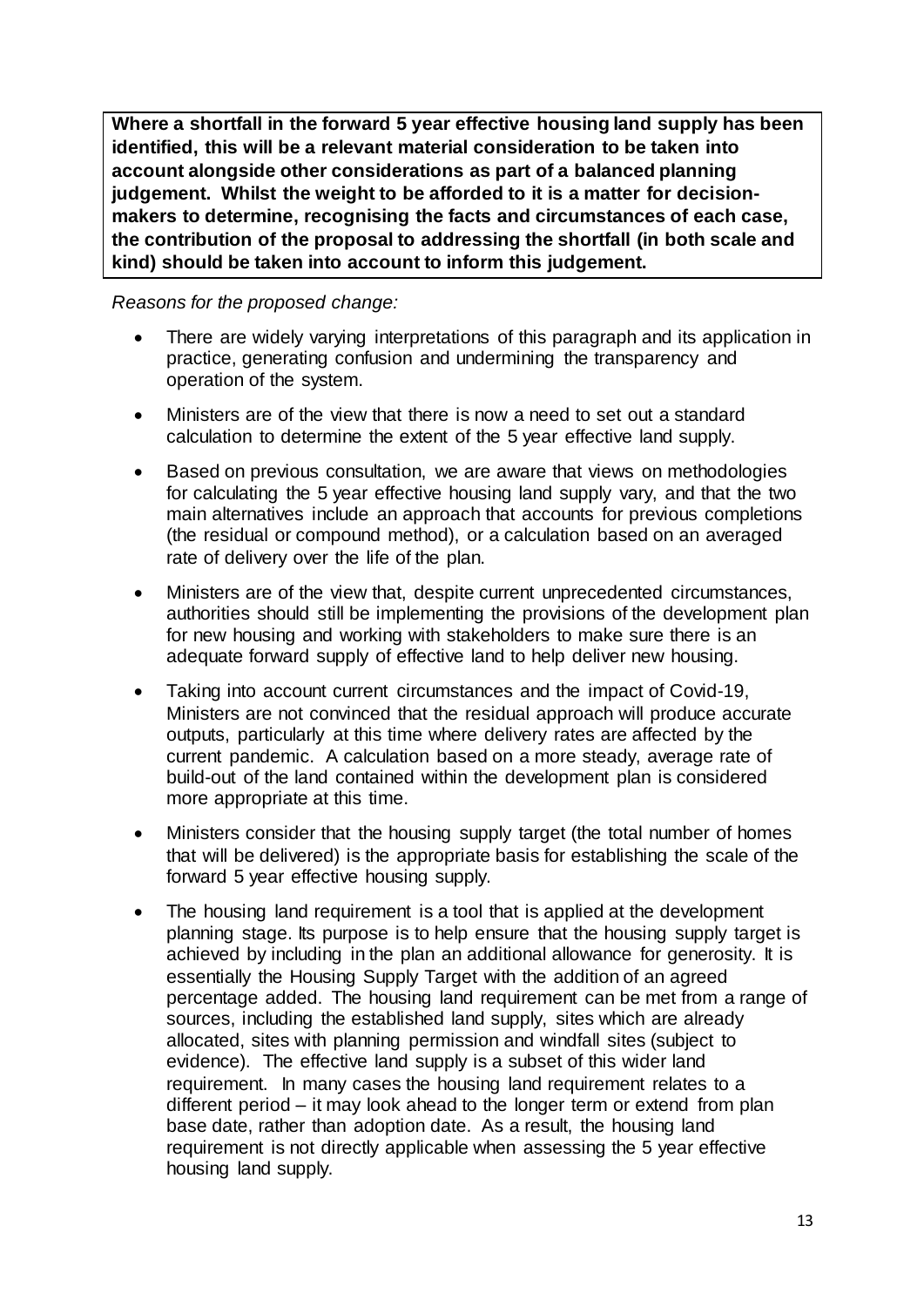- The disputed matter of plans becoming 'out-of-date' should be removed for the reasons related to changes in plan timescales, as stated above.
- A shortfall in the housing land supply is relevant, but is not determinative, as part of a wider planning judgement, and Ministers believe this should be expressed more clearly in revised text.
- A shortfall in the supply of effective housing land may be addressed by exceptional releases of unallocated land but only if such proposals are appropriate and will meaningfully address any identified shortfall. The proposed text makes it clear that a shortfall will be a relevant material consideration. Scottish Ministers are of the view that this should now be explicitly referenced in relevant decisions.
- This provides a clearer policy to address cases where there is a shortfall in the land supply.
- Aspects of the existing guidance on this as set out in Planning Advice Note 2/2010 are out-of-date. We therefore propose that Section 2 – Housing Land Audits should be withdrawn.

*Question 3: What is your view on the proposed changes to paragraph 125, including (a) the proposed calculation to establish the scale of the 5 year effective land supply in relation to alternatives and (b) the proposed approach to assessing proposals where a shortfall emerges?*

#### Impacts of the proposed amendments

15. These proposals have been designed to address issues associated with planning for housing. We recognise that paragraphs 28, 29, 30, 32 and 33 have wider application but we do not expect that the proposed amendments will directly affect decisions relating to other types of development to the same extent as housing proposals.

*Question 4: Do you agree that the proposed amendments will not directly impact on other (non-housing) types of development? If not, please provide evidence to support your view.*

16. We have considered the requirements for statutory impact assessments, including by screening the proposals in relation to the criteria for Strategic Environmental Assessment, Equalities Impact Assessment, and Children's Rights and Wellbeing Impact Assessment. Our view at this stage is that a fuller assessment is not required, given the procedural and technical nature of the proposals.

*Question 5: Do you agree that fuller impact assessments are not required? If not, please provide evidence to support your view.*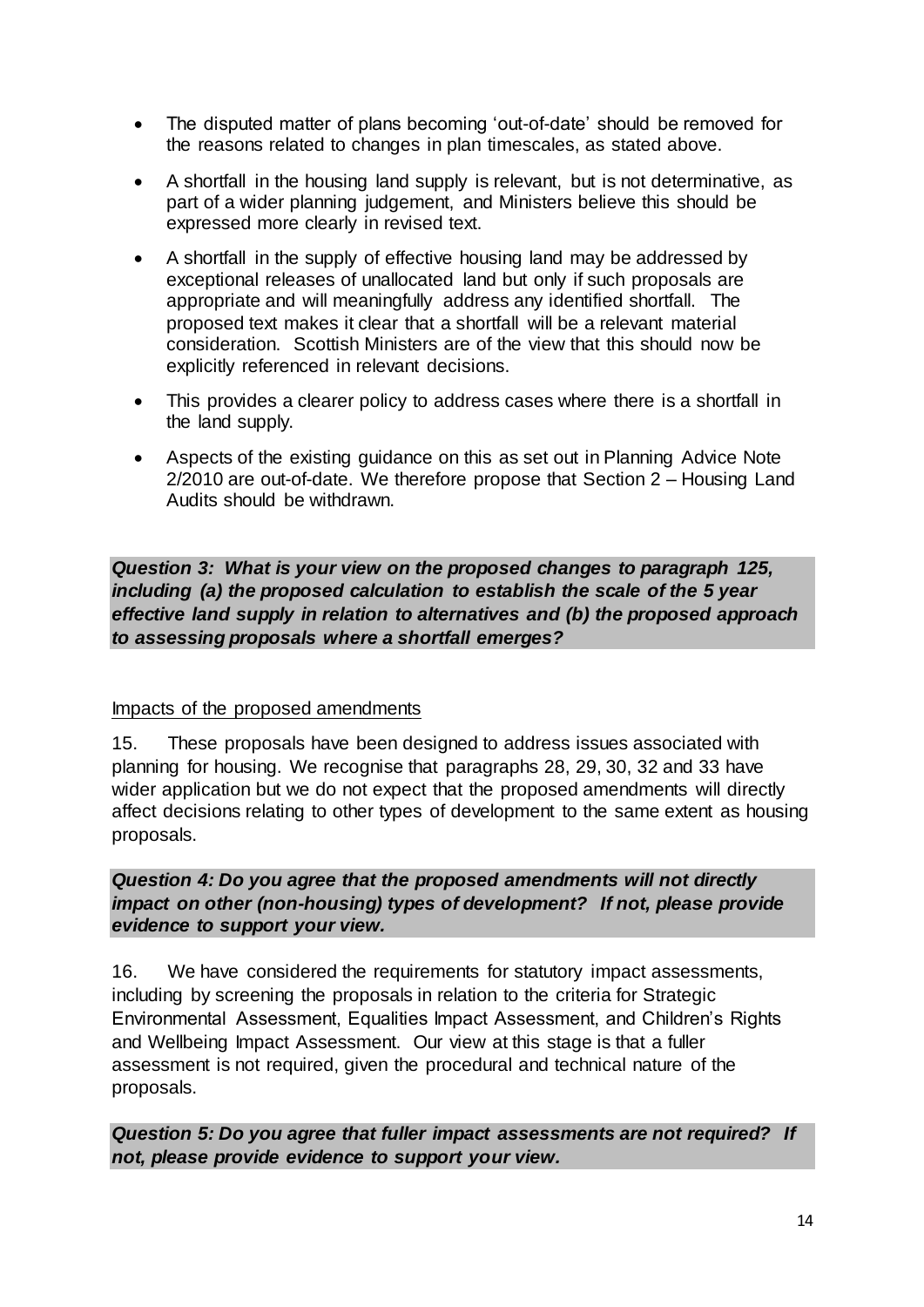#### What happens next

17. Respondents are asked to state their view on the proposed policy revisions by answering the questions set out in this paper, and to provide reasons for their view, supported by evidence where possible. Following the consultation, we will take all responses into account, finalise the policy, and adopt and publish it as an updated version of the Scottish Planning Policy.

18. When the policy is finalised, it is proposed that Section 2, Housing Land Audits, in PAN 2/2010 will be withdrawn. This advice was prepared before SPP (2014) and certain terms have changed in meaning as practice has continued to evolve.